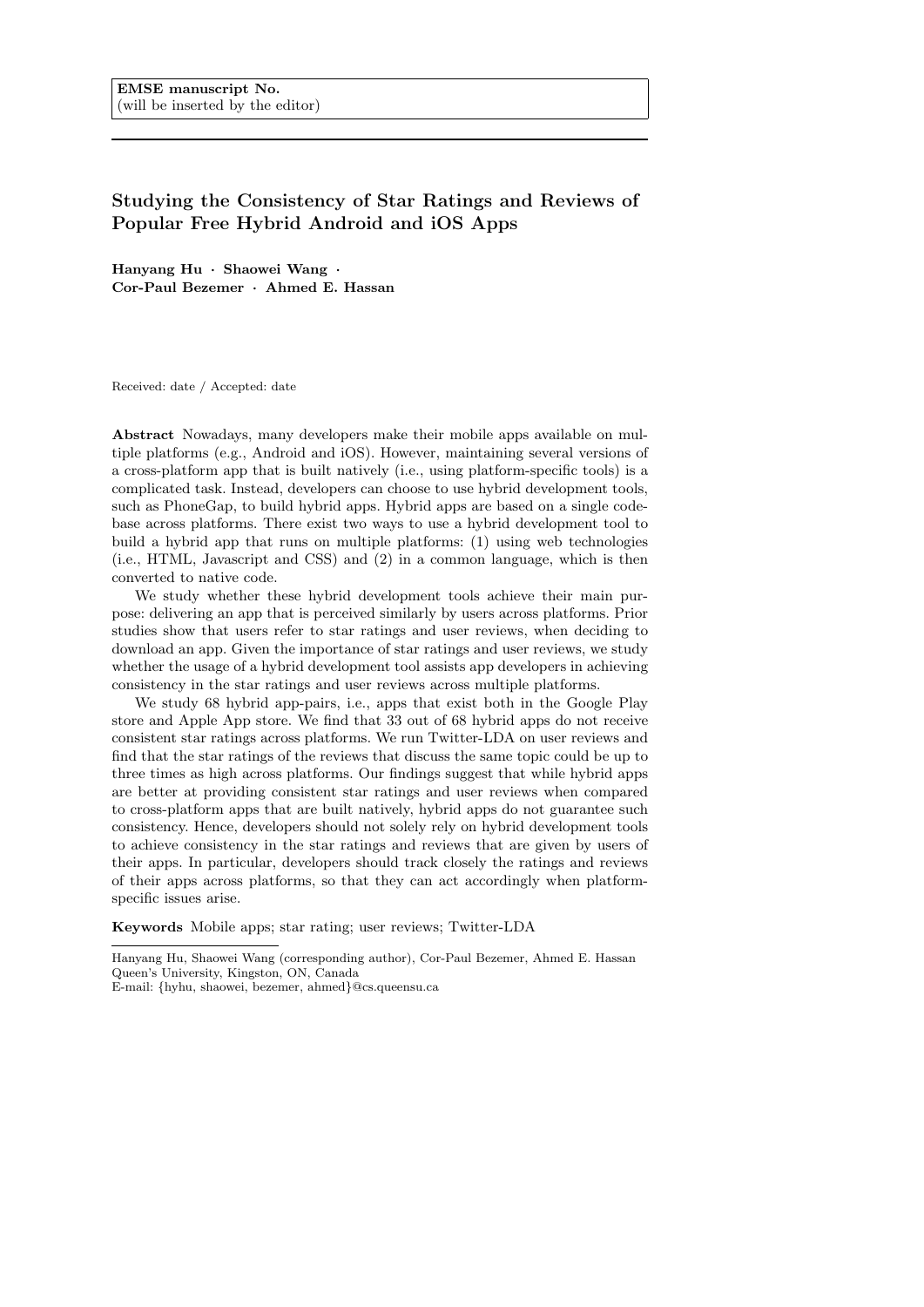# 1 Introduction

To offer their mobile apps across platforms (e.g., Android and iOS), developers build their apps using native (i.e., using platform-specific tools) or hybrid development tools. Apps that are created using native development tools are referred to as native apps. Since creating cross-platform apps using native development tools requires a deep understanding of different programming languages and frameworks, hybrid development tools are becoming popular among developers. Apps that are created using hybrid development tools are a subset of cross-platform apps and are commonly referred to as hybrid apps. In 2014, approximately 5% of the apps in the Google Play Store were hybrid apps [\[47\]](#page-22-0).

Developers use hybrid development tools to save on development costs. A small to medium-sized cross-platform development project costs \$35,000 to \$70,000 using native development kits, but only \$20,000 to \$40,000 using hybrid development tools [\[46\]](#page-22-1). Also, in contrast to developing apps using native development tools, hybrid development tools allow developers to work on a single codebase, from which corresponding apps on each supported platform are generated. There are two types of hybrid apps: (1) hybrid apps that are built using HTML, CSS and JavaScript (e.g., using the PhoneGap framework [\[1\]](#page-20-0)) and (2) hybrid apps that are built in a common language such as  $C#$ , and then converted to native code for each supported platform by a hybrid development framework (e.g., using the Xamarin framework [\[28\]](#page-21-0)). In both cases, the hybrid app has the same code base across platforms: in the first case, the HTML content is displayed in an internal browser (a webview) on each platform. In the second case, the apps share the code base from which the native code is generated.

Maintaining a consistent user experience is one of the most valued tasks for cross-platform developers, as observed by Joorabchi et al [\[19\]](#page-21-1). Developers try to make their apps look and behave similarly across the platforms on which the apps are available. Whether developers succeed in delivering a consistent look and behavior, is partially reflected from the star ratings and user reviews of the apps. In the case of hybrid apps, part of the effort of ensuring the consistency of the apps is done by the development tools. Thus, the selection of development tools, either native or hybrid, could potentially influence the consistency of star ratings and user reviews.

In our previous work [\[17\]](#page-21-2), we showed that cross-platform apps that are developed using native tools achieve a low consistency of star ratings and user reviews. Little is known about the influence of hybrid development tools on the consistency of star ratings and user reviews. In this paper, we explore in depth the consistency of the star ratings and user reviews of 68 hybrid apps across the Android and iOS platforms. In particular, we address the following research questions:

## RQ1 How consistently do users rate hybrid apps across platforms?

32 out of 68 hybrid apps receive a significantly different distribution of star ratings across both studied platforms. For 13 of these apps, the effect size of the difference between the studied platforms ranges from small to large. Compared to our previous study on native cross-platform apps from the top 50 charts, the studied hybrid apps have more consistent overall star ratings across platforms.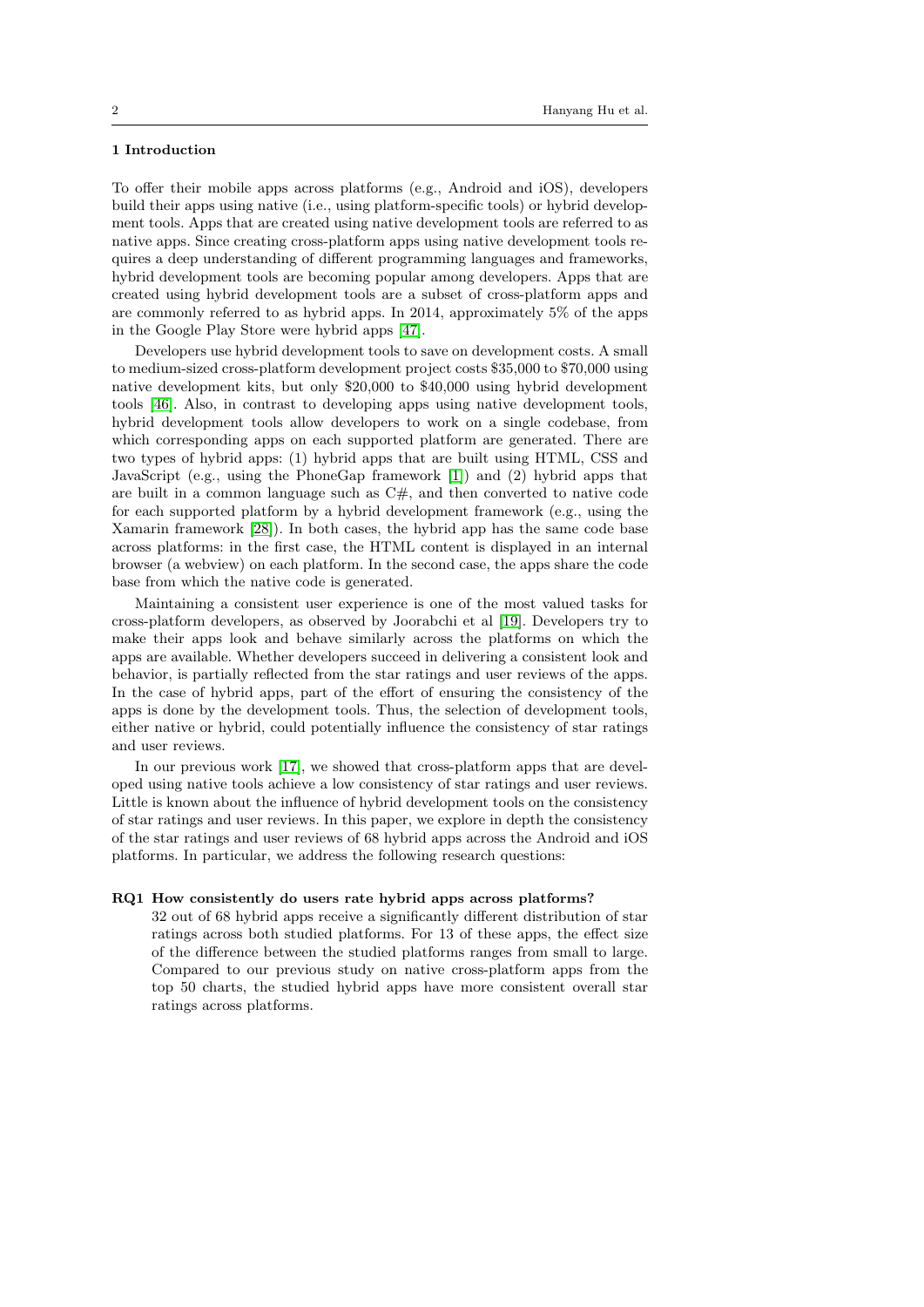RQ2 How consistent are the raised topics in reviews rated across platforms? We use Twitter-LDA to extract the most important issues (topics) that are raised in user reviews. For the same review topic, star ratings can be three times as high on one of the platforms. 144 out of 424 of the identified topics are not equally rated across platforms. 93 of those 144 topics receive higher average star ratings in Android. Similar to the findings in our previous work [\[17\]](#page-21-2), we find that users appear to show a preference for hybrid apps on certain platforms. Developers can analyze the differences in user ratings for reviews in which the same issues are raised, to better understand the priorities and encountered issues of users across platforms.

This paper is further organized as follows. Section [2](#page-2-0) discusses related work. Section [3](#page-4-0) presents the design of our empirical study. The findings of our study are presented in Section [4.](#page-6-0) In Section [5,](#page-17-0) we discuss the implications of our findings. Section [6](#page-18-0) addresses the threats to the validity of our study. Finally, Section [7](#page-19-0) presents our conclusion.

## <span id="page-2-0"></span>2 Related Work

Cross-platform apps and hybrid apps have recently been popular subjects among software engineering researchers. First, we discuss related work on hybrid apps and second, we discuss related work on native cross-platform apps. Finally, we give a brief overview of related work on app review analysis.

## 2.1 Hybrid Apps

Smutny [\[42\]](#page-22-2) discusses the advantages of apps built using HTML5. He shows 4 characteristics of hybrid development tools, including PhoneGap, and outlines 9 of such tools as examples. Ohrt and Turau [\[31\]](#page-21-3) compare 9 hybrid development tools and outline their advantages and drawbacks. The majority of the related work on hybrid apps focuses on comparing the software quality (e.g., memory usage) of hybrid apps with respect to different hybrid development tools.

Dalmasso et al. [\[8\]](#page-20-1) refer to hybrid development tools as "write once run anywhere tools". They compare several popular hybrid development tools, such as PhoneGap and Titanium. They find that apps developed by PhoneGap consume the least memory, CPU and power. A similar study by Heikotter et al. [\[16\]](#page-21-4) also shows that PhoneGap is the most viable hybrid development tool in terms of the look and feel of PhoneGap apps. Palmieri et al. [\[33\]](#page-21-5) compare application programming interfaces, programming languages, and supported platforms of four hybrid development tools. They conclude that Rhodes stands out from other hybrid development tools because of its support for web-based services and the MVC framework.

Viennot et al. [\[47\]](#page-22-0) created the PlayDrone dataset that has over 1.1 million Android apps. Viennot et al. identify 59,354 hybrid apps that are built using Phone-Gap, Adobe Air, or Titanium. Ali and Mesbah [\[3\]](#page-20-2) use a tool named ClassyShark to inspect class names of 1.1 million Android apps in the PlayDrone dataset. Their study focuses on identifying hybrid apps. Ali and Mesbah identify 15k hybrid apps from 1.1 million Android apps.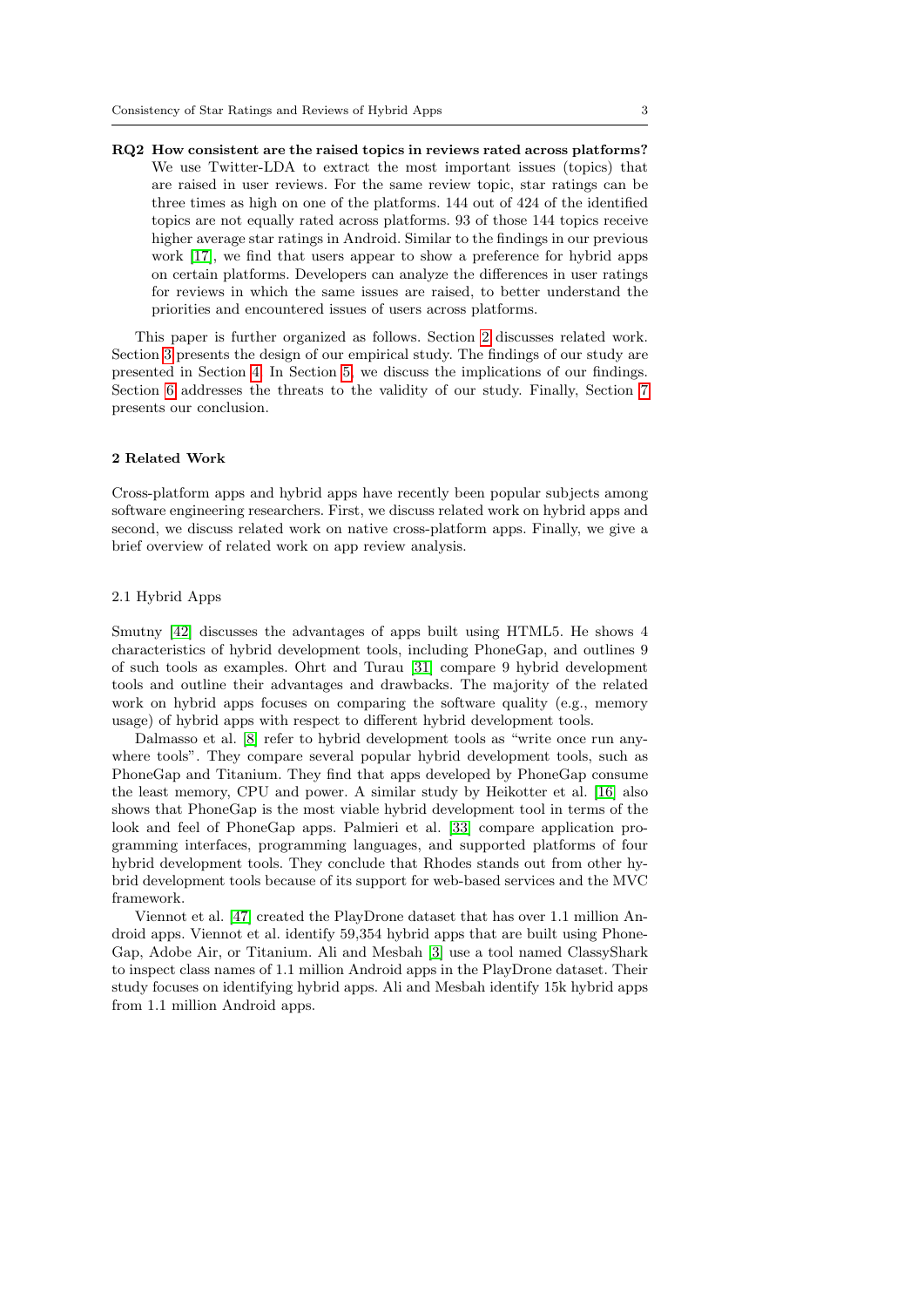Our study is different from most of the related work because we focus on analyzing star ratings and user reviews whereas previous studies focus on the hybrid development tools or the characteristics of the software artifacts that are produced by such hybrid development tools.

# 2.2 Cross-Platform Apps

Our previous study [\[17\]](#page-21-2) examines the 19 cross-platform apps that are in the top 50 apps charts of the Google Play Store and the App Store. Users from 14 out of 19 cross-platform apps give inconsistent star ratings and user reviews. However, all 19 apps in our prior study are developed natively. In this paper, we focus on hybrid apps. Man et al. [\[23\]](#page-21-6) developed CrossMiner which captures 7 app issues from user reviews of cross-platform apps on Google Play, App Store and Windows Store. They discover that cross-platform apps for different platforms generate different issue distributions. They also find that issues related to "crash" and "network" raise more user concerns compared to other types of issues. Joorabchi et al. [\[20\]](#page-21-7) implement a tool named CHECKCAMP to detect inconsistencies in cross-platform apps. Joorabchi et al. find that functionality, data, layout and style are the four most pervasive types of inconsistency in cross-platform apps. In another study, Joorabchi el al. [\[19\]](#page-21-1) survey and interview mobile app developers. They find that maintaining the behavioural consistency is an important task for developers of cross-platform apps. The behavioural consistency stated in Joorabchi et al.'s study includes offering the same functionality and a similar look-and-feel across different platforms.

## 2.3 Analysis of Mobile App Ratings and Reviews

The analysis of mobile app ratings and reviews has received a great deal of attention over the past years. In this section, we give a brief overview of the most important related work. For a more thorough overview of studies on analyzing star ratings and user reviews, we refer to Martin et al.'s survey [\[27\]](#page-21-8).

# 2.3.1 Studies Using Manual Analysis

The first direction within work on app review analysis focuses on manual analysis of app reviews. Manual analysis of app reviews can yield in-depth insights on the behaviour and preferences of the users of an app. For example, Pagano and Maalej [\[32\]](#page-21-9) discovered that most user feedback is given shortly after a new app release. Hassan et al. [\[15\]](#page-21-10) studied emergency updates of top Android apps, and found that such updates are often due to simple mistakes. Khalid et al. [\[21\]](#page-21-11) studied complaints in app reviews and found that users complain the most about functional errors, and that they are most critical of privacy and ethics-related issues.

#### 2.3.2 Studies Using Automated Analysis

The second direction within work on app review analysis focuses on automated analysis of app reviews and ratings. Automated analysis of app reviews allows a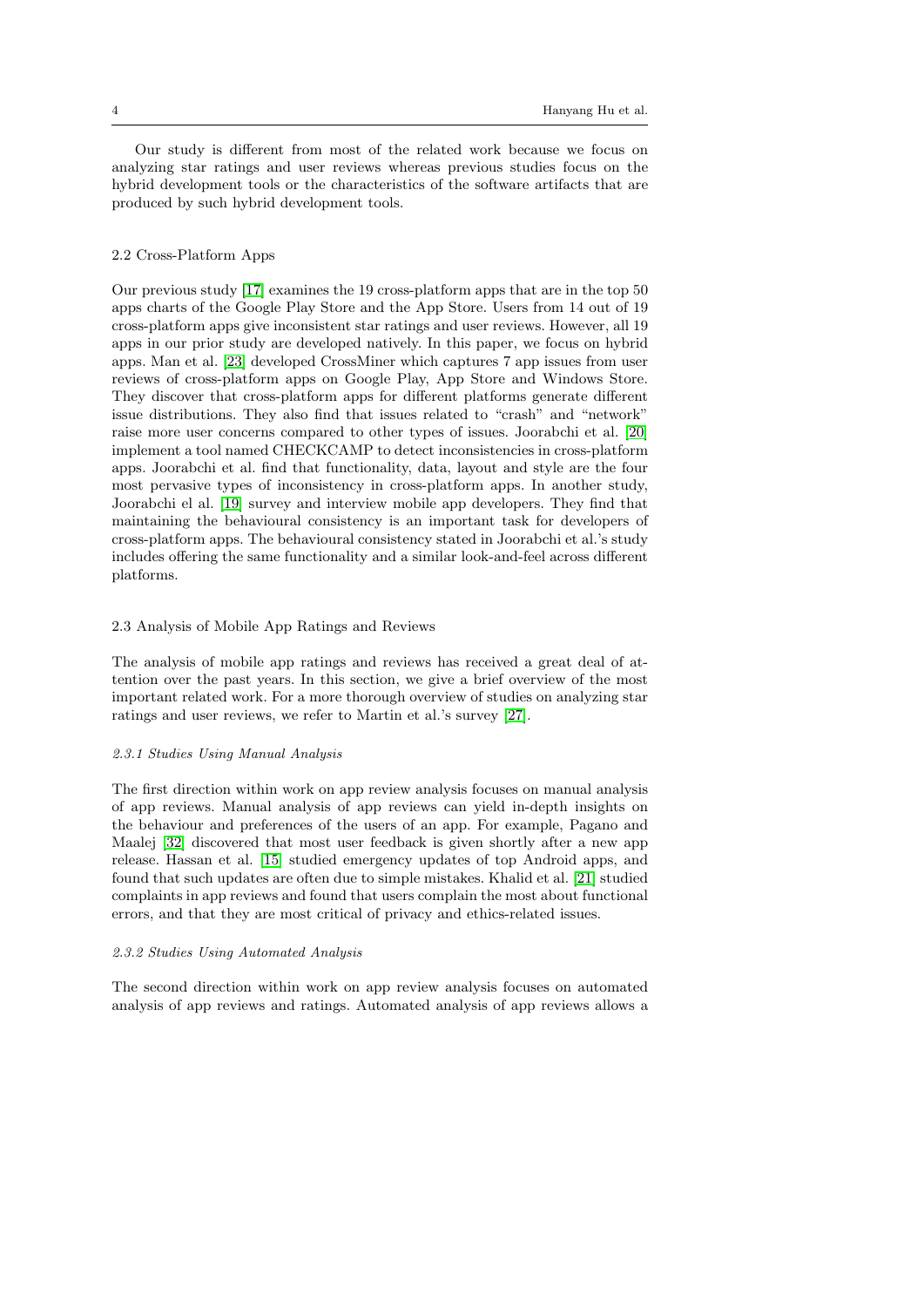much larger number of reviews to be analyzed at once, and can yield insights into store-wide behaviour.

Several studies were done on the relation between app rating and other apprelated factors. For example, Harman et al. [\[14\]](#page-21-12) mined 32,108 BlackBerry apps and found a strong correlation between the average star rating of an app and the number of downloads. Tian et al. [\[45\]](#page-22-3) identified that install size, the number of promotional images and the target SDK version are the most related factors to app rating. Martin et al. [\[26\]](#page-21-13) found that higher priced releases are more likely to have a positive impact on the success of an app. Noei et al. [\[30\]](#page-21-14) found that some device attributes (such as CPU) have a stronger relation with the user-perceived quality than other app attributes (such as the number of UI inputs).

Several studies were done on automatically analyzing the contents of app reviews, often using Latent Dirichlet Allocation (LDA). For example, Chen et al. [\[7\]](#page-20-3) developed "AR-Miner", a tool which collects app reviews, analyzes them using LDA and searches for reviews that provide valuable information. WisCom [\[10\]](#page-20-4) uses LDA to detect why people like or dislike an app. Guzman and Maalej [\[13\]](#page-21-15) combined LDA with sentiment analysis and proposed an automated approach for extracting reviews that contain feature-related information, which can be used for requirements evolution. Gu and Kim [\[12\]](#page-20-5) automatically summarize reviews using natural language processing. Vu et al. [\[49\]](#page-22-4) allow developers to search for relevant reviews using keywords.

Automated analysis of app reviews is also used to guide the evolution of apps. For example, Palomba et al. [\[34\]](#page-21-16) showed how to link user reviews to source code changes, and found that in most cases, developers follow-up on requests or complaints in user reviews when updating their apps. Villarroel et al. [\[48\]](#page-22-5) proposed an automated approach for release planning based on the information that is available in app reviews, such as bug reports and feature requests. Panichella et al. [\[36\]](#page-22-6) used a combination of natural language processing, sentiment analysis and text analysis to automatically classify reviews into categories, with the goal of improving the app maintenance and evolution process. Di Sorbo et al. [\[9\]](#page-20-6) automatically generate user summaries of app reviews. Palomba et al. [\[35\]](#page-22-7) proposed an approach that recommends source code changes based on user reviews.

In our work, we conduct automated analysis of app reviews. However, our work is different from prior work as we focus on hybrid apps, in particular, inconsistencies of such apps across platforms.

#### <span id="page-4-0"></span>3 Empirical Study Design

In this section, we describe the design of our empirical study of star ratings and user reviews of hybrid apps. Figure [1](#page-5-0) gives an overview of the steps of our study. In the remainder of this section, we describe our data collection process in more detail.

#### 3.1 Identifying Hybrid Apps

We focus on apps from the Google Play Store and App Store due to their dominant market share [\[40\]](#page-22-8). In particular, we focus on popular apps in the U.S. version of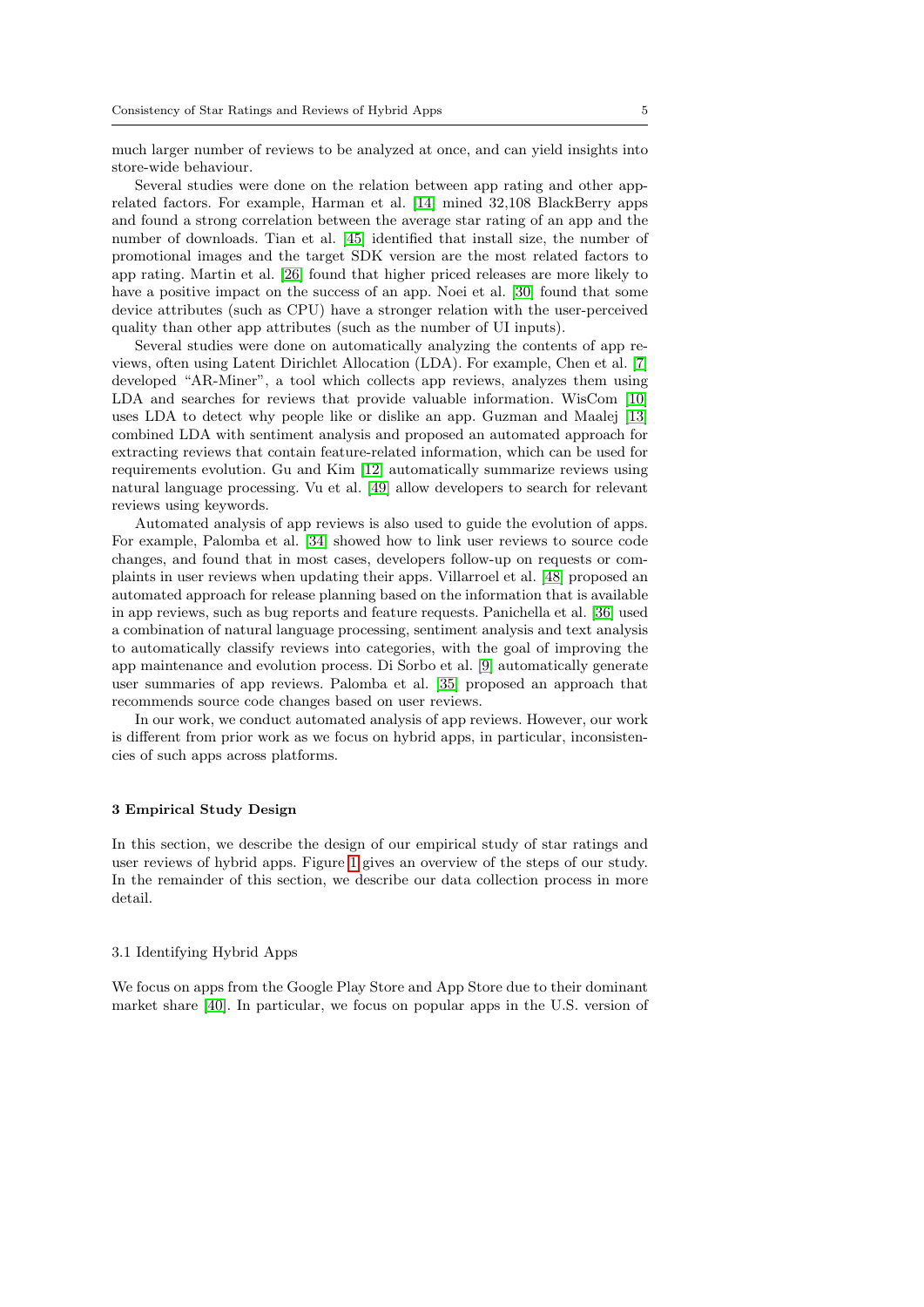<span id="page-5-0"></span>

Fig. 1: Overview of the empirical study design.

the stores, as our servers are located in North America and they have access to the North American version of the stores only. We study free apps instead of paid apps due to the fact that free apps account for more than 90% of the total app downloads [\[37\]](#page-22-9). In addition, when studying free apps, it is not necessary to account for differences in app prices across platforms, which may influence expectations and opinions of users.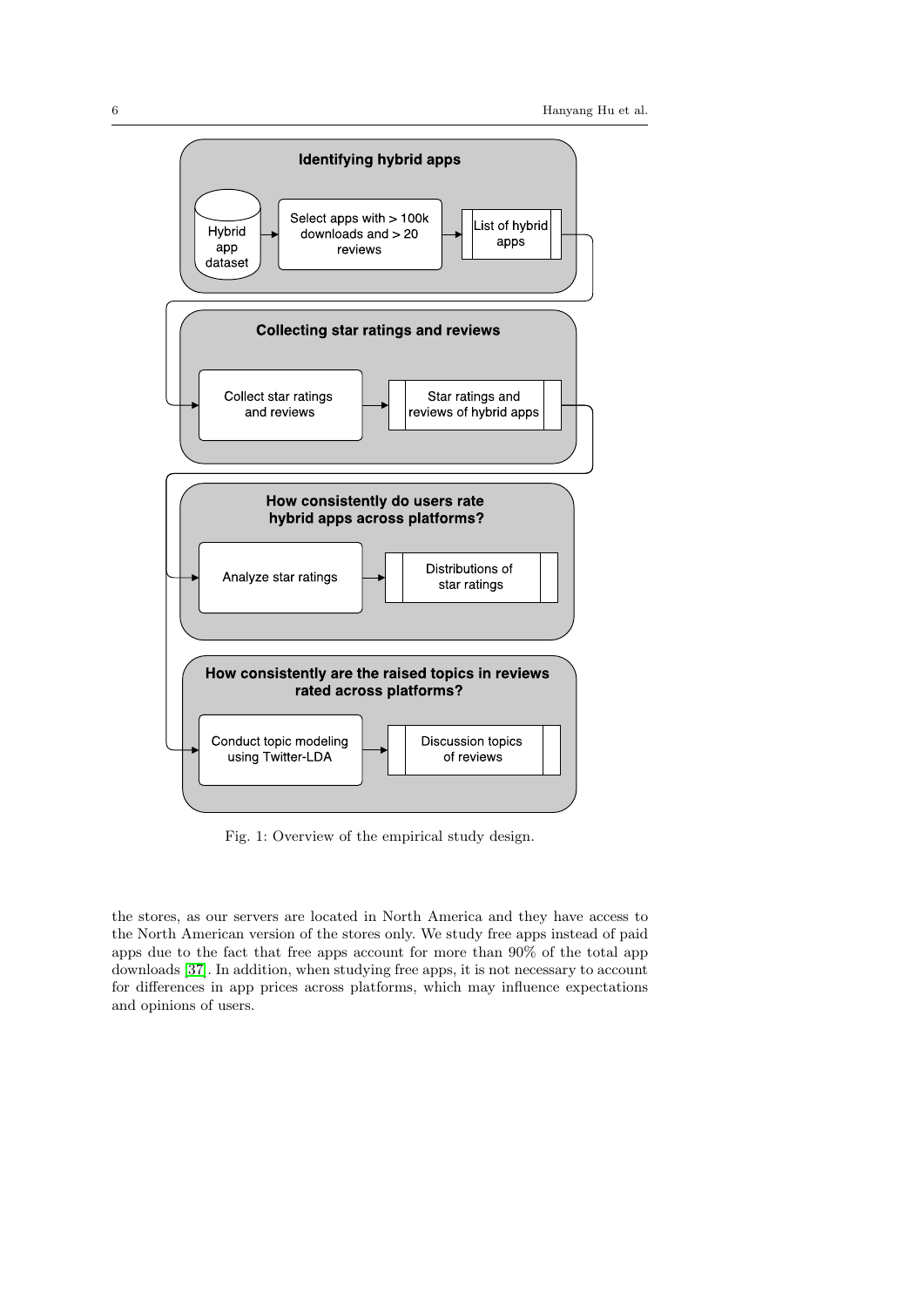We use Ali and Mesbah's public dataset of hybrid apps [\[3\]](#page-20-2) to get an initial selection of hybrid app-pairs. However, the majority of the hybrid apps in this dataset are non-popular "zombie apps". For example, the median number of downloads is 100 for these apps and the median number of ratings is 4. Therefore, we limit our study to hybrid apps that have at least 100,000 downloads in the Google Play store (the App store does not provide the exact number of downloads of each app) and at least 20 reviews on each platform. As a result, we end up with 251 hybrid app-pairs from Ali and Mesbah's dataset. The names and means of identification across app stores of the studied apps can be found online<sup>[1](#page-0-0)</sup>.

## 3.2 Collecting Star Ratings and Reviews

After we identify 251 hybrid apps, we collect their star ratings and user reviews. Neither the App Store nor the Google Play Store provide public APIs to collect the entire set of reviews for apps. However, given an app ID, such as 284882215 for the Facebook app, Apple offers a public RSS (Rich Site Summary) feed that allows us to collect the 500 most recent star ratings and reviews for the app [\[4\]](#page-20-7). We used a crawler for the Google Play Store [\[2\]](#page-20-8) to collect the star ratings and reviews of Android apps. Martin et al. [\[25\]](#page-21-17) warned about using reviews that are collected during a short time frame for review analysis when doing long-term research studies. Therefore, we crawl the user reviews of the studied hybrid app pairs in both stores for a 3-month period (May 5 2017 – August 4 2017). Hence, for apps with less than 500 reviews in total, we crawl all reviews and for apps with more than 500 reviews in total, we crawl the 500 latest reviews plus all reviews that were posted during the 3-month period. We remove all duplicate reviews.

A small number of star ratings and reviews may introduce bias in the analysis of star ratings and reviews. Hence, we exclude 183 hybrid apps from the 251 identified hybrid apps because the number of collected reviews is smaller than 20 in either the Google Play store or Apple's App store. Finally, 68 hybrid apps remain as the main subjects of our study. Table [1](#page-7-0) shows the number of collected reviews for the studied hybrid apps. The median number of collected reviews for a hybrid app is 519 for the Android version of the app and 267 for the iOS version of the app.

#### <span id="page-6-0"></span>4 Empirical Study Results

In this section, we present the results of our empirical study. We discuss the motivation, approach and results for each of our research questions.

#### <span id="page-6-1"></span>4.1 How Consistently Do Users Rate Hybrid Apps Across Platforms?

Motivation: A 2015 survey shows that 69% of the app users consider app rating an important or very important factor when deciding whether to download an app or not [\[39\]](#page-22-10). In addition, 77% of the app users will not download an app that is rated lower than 3-stars. Since a larger number of app downloads usually generates more

<sup>1</sup> <https://zenodo.org/record/1181881>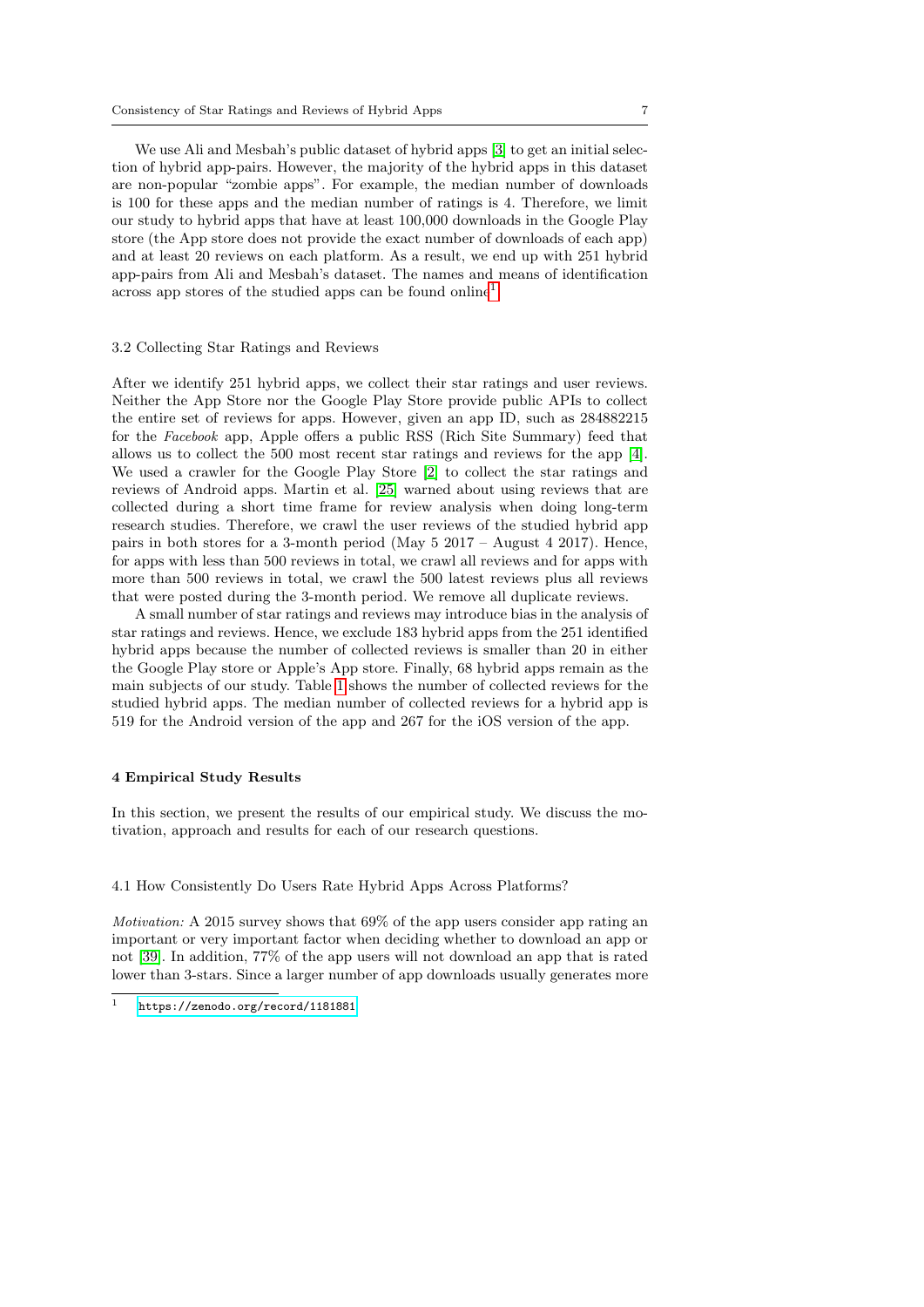<span id="page-7-0"></span>

| App Name                                                   | # of Collected Reviews<br>Android | iOS          | $\rm Total$      |
|------------------------------------------------------------|-----------------------------------|--------------|------------------|
|                                                            |                                   |              |                  |
| 2048 by Gabriele Cirulli<br>3D CAD Models Engineering      | 515<br>262                        | 301<br>20    | 816<br>282       |
| ACTPhoto                                                   | 500                               | 255          | 755              |
| AlAhliMobile                                               | 639                               | 362          | 1,001            |
| AT&T Mark the Spot                                         | 512                               | 505          | 1,017            |
| Between - Private Couples App                              | 1,468<br>500                      | 1,321<br>502 | 2,789            |
| BMO Harris Mobile Banking<br>Bridge Base Online            | 337                               | 105          | 1,002<br>442     |
| <b>Bubble Cat Adventures</b>                               | 155                               | 28           | 183              |
| Companion for Dota 2 Lite                                  | 512                               | 55           | 567              |
| Cookie Jam                                                 | 2,356                             | 596          | 2,952            |
| D3LTA<br>Das Erste                                         | 316                               | 32<br>29     | 348              |
| DC Metro and Bus                                           | 115<br>514                        | 503          | 144<br>1,017     |
| Discover Mobile                                            | 3,198                             | 1,292        | 4,490            |
| Don't Look Back                                            | 523                               | 500          | 1,023            |
| Doomsday Preppers                                          | 248                               | 525          | 773              |
| Eldhelm - Free Online CCG/RPG                              | 502                               | 56           | 558              |
| ElfYourself by OfficeMax<br>Fat Fingers: for eBay Bargains | 390<br>176                        | 510<br>20    | 900<br>196       |
| FXCM Trading Station Mobile                                | 510                               | 73           | 583              |
| GameStop                                                   | 764                               | 506          | 1,270            |
| Gangster Paradise                                          | 560                               | 112          | 672              |
| Gartic                                                     | 625                               | 25           | 650              |
| GoGoVan                                                    | 529                               | 32           | 561              |
| Hard Time (Prison Sim)<br>HealthTap for U.S. Doctors       | 1,946<br>320                      | 503<br>158   | 2,449<br>478     |
| Horse Academy                                              | 500                               | 92           | 592              |
| Hungry Howies Pizza                                        | 1,101                             | 166          | 1,267            |
| Ikariam Mobile                                             | 529                               | 176          | 705              |
| <b>IKEA</b> Catalog                                        | 637                               | 564          | 1,201            |
| Inflation RPG<br>Learn German - 3400 words                 | 614<br>240                        | 507<br>75    | 1,121<br>315     |
| Let's Fish: Sport Fishing                                  | 1,297                             | 607          | 1,904            |
| Linksys Smart Wi-Fi                                        | 1,305                             | 653          | 1,958            |
| McPixel Lite                                               | 501                               | 134          | 635              |
| Meine Bank                                                 | 336                               | 62           | 398              |
| Michaels Stores<br>Michigan Lottery Mobile                 | 752<br>520                        | 536<br>121   | 1,288<br>641     |
| Minnesota State Fair                                       | 499                               | 169          | 668              |
| Music Inc                                                  | 503                               | 49           | 552              |
| MVG FahrInfo Mnchen                                        | 159                               | 33           | 192              |
| MyHeritage                                                 | 664                               | 551          | 1,215            |
| $\operatorname{NetBenefits}$<br>Odd Socks                  | 464<br>558                        | 294<br>508   | 758              |
| Ohio Lottery                                               | 507                               | 279          | 1,066<br>786     |
| Panda Jam                                                  | 523                               | 503          | 1,026            |
| Paychex Mobile                                             | 519                               | 310          | 829              |
| Pepi Bath Lite                                             | 521                               | 103          | 624              |
| Perkd<br>PhotoMania - Photo Effects                        | 241<br>504                        | 20<br>93     | 261<br>597       |
| Popscene (Music Industry Sim)                              | 835                               | 186          | 1,021            |
| PULL&BEAR                                                  | 366                               | 57           | 423              |
| Rollercoaster Mania                                        | 559                               | 513          | 1,072            |
| Safe Pregnancy and Birth                                   | 42                                | 25           | 67               |
| Schwan's Food Delivery                                     | 519<br>551                        | 185          | 704              |
| ShopYourWay<br>SkipTouch                                   | 463                               | 501<br>116   | $1,\!052$<br>579 |
| Stardoll Access                                            | 562                               | 484          | 1,046            |
| <b>Stick Tennis</b>                                        | 861                               | 576          | 1,437            |
| Take Control of the Tower                                  | 520                               | 35           | 555              |
| The Tower                                                  | 529                               | 548          | 1,077            |
| Urban Rivals<br>Walgreens                                  | 132<br>4,806                      | 520<br>1,983 | 652<br>6,789     |
| Warframe Nexus                                             | 867                               | 484          | 1,351            |
| Weight Watchers Mobile                                     | 4,305                             | 4,684        | 8,989            |
| Wrestling Revolution 3D                                    | 9,254                             | 49           | 9,303            |
| ZIP Code Tools                                             | 215                               | 437          | 652              |
| Median                                                     | 519                               | 267          | 765.5            |

Table 1: The number of collected reviews for the 68 studied hybrid apps.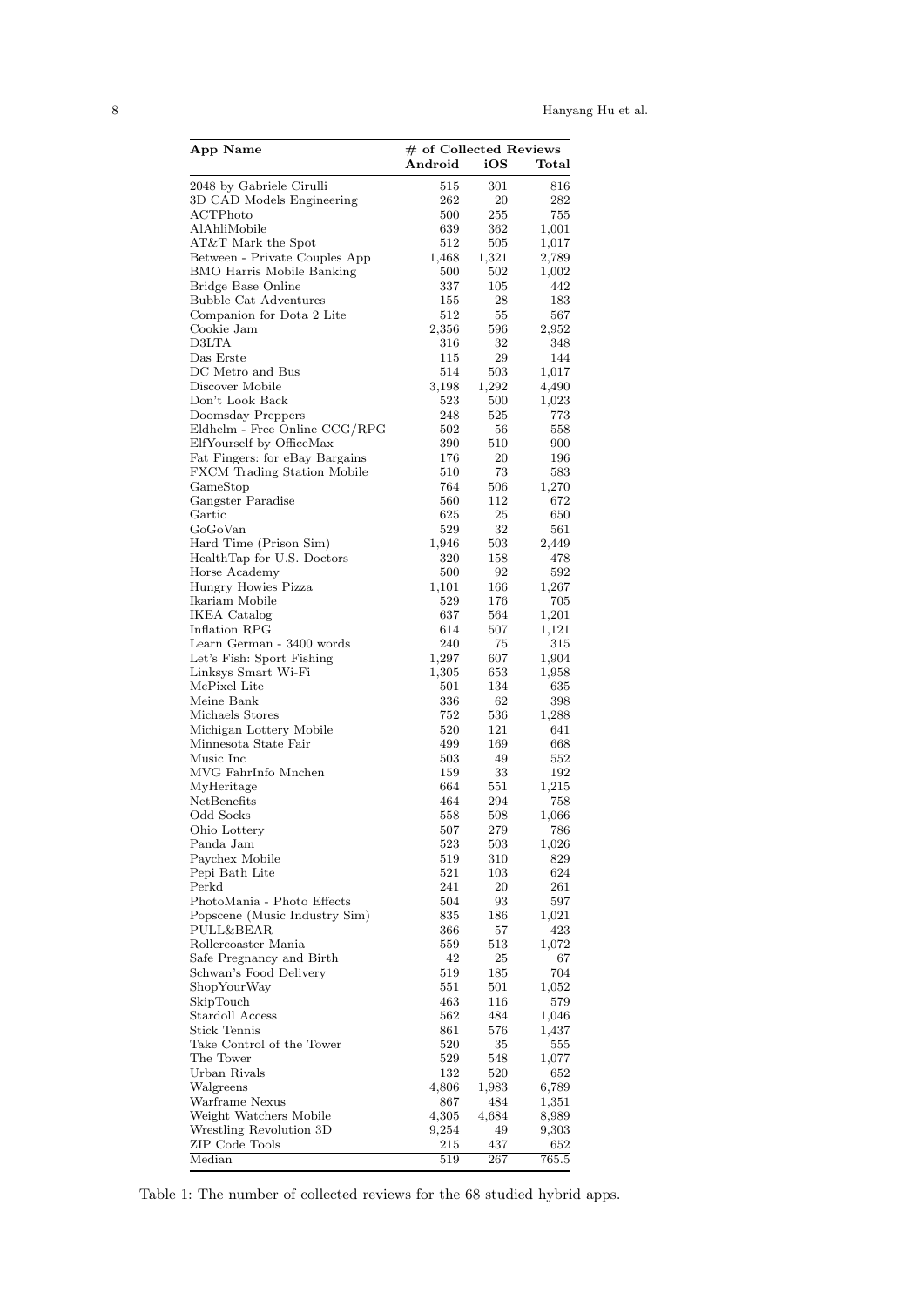revenue for free apps (through showing advertisements within the app), developers of hybrid apps can benefit from high star ratings of their apps on all platforms. In this study, we are interested in whether hybrid apps on different platforms receive consistent star ratings. For each studied hybrid app, we analyze the consistency of two distributions of star ratings across the two studied platforms. Inconsistent distributions of star ratings indicate a difference in software quality. As Joorabchi et al. point out in their survey [\[19\]](#page-21-1), achieving consistency in software quality is one important task for app developers. Additionally, having a bad app on one platform can discourage users of other platforms from downloading the app, for example, through negative word of mouth advertising. Therefore, developers of hybrid apps that have inconsistent star ratings across platforms need to consult user reviews to better understand the differences in the perceived software quality of their app across platforms.

Approach: We analyze the star ratings at both the platform level and the app level. In particular, we first analyze the distribution of all collected star ratings at the platform level. We then analyze the distribution of all star ratings at the app level. We are interested in the consistency of the distribution of the star rating at both levels.

We compare the distribution of the star ratings for both versions of a hybrid app by using the average star rating, the skewness and the kurtosis [\[18\]](#page-21-18) of both distributions. A small number of reviews of an app could bias the results of the study.

We first calculate the average star rating for each studied hybrid app across both studied platforms. We use the Mann-Whitney U test [\[24\]](#page-21-19) to test the significance level of the difference of means between the two distributions since that test does not require a normal distribution. We use the Bonferroni correction to adjust the default significance level of the Mann-Whitney U test, which is  $\alpha = 0.05$ . Specifically, to decide whether the star ratings for the iOS and Android-version of the same app differ significantly, we perform a Mann-Whitney U test with a significance level  $\alpha = 0.0007$  (0.05/68).

In order to quantify the difference in star ratings, we calculate Cliff's delta  $(\delta)$  [\[22\]](#page-21-20) effect size on the two distributions of star ratings in Android and iOS. The range of Cliff's delta  $\delta$  is [-1, 1]. The absolute value of the Cliff's delta  $\delta$  is used to quantify the differences in two distributions. In particular, we use the following thresholds for interpreting  $\delta$  [\[41\]](#page-22-11):

$$
\text{Effect size} = \begin{cases} \text{negligible}(N), & \text{if } |\delta| \le 0.147. \\ \text{small}(S), & \text{if } 0.147 < |\delta| \le 0.33. \\ \text{medium}(M), & \text{if } 0.33 < |\delta| \le 0.474. \\ \text{large}(L), & \text{if } 0.474 < |\delta| \le 1. \end{cases}
$$

Consistent distributions of star ratings across platforms will have a p-value that is larger than 0.0007 in the Mann-Whitney U test, which suggests that both Android users and iOS users rate the app similarly. On the other hand, inconsistent distributions of star ratings across platforms will have a p-value that is smaller than 0.0007 in the Mann-Whitney U test. The effect size (negligible, small, medium or large) quantifies the difference between the distributions.

We calculate the skewness and kurtosis for both studied versions of each studied hybrid app. The skewness of a distribution captures the level of symmetry in terms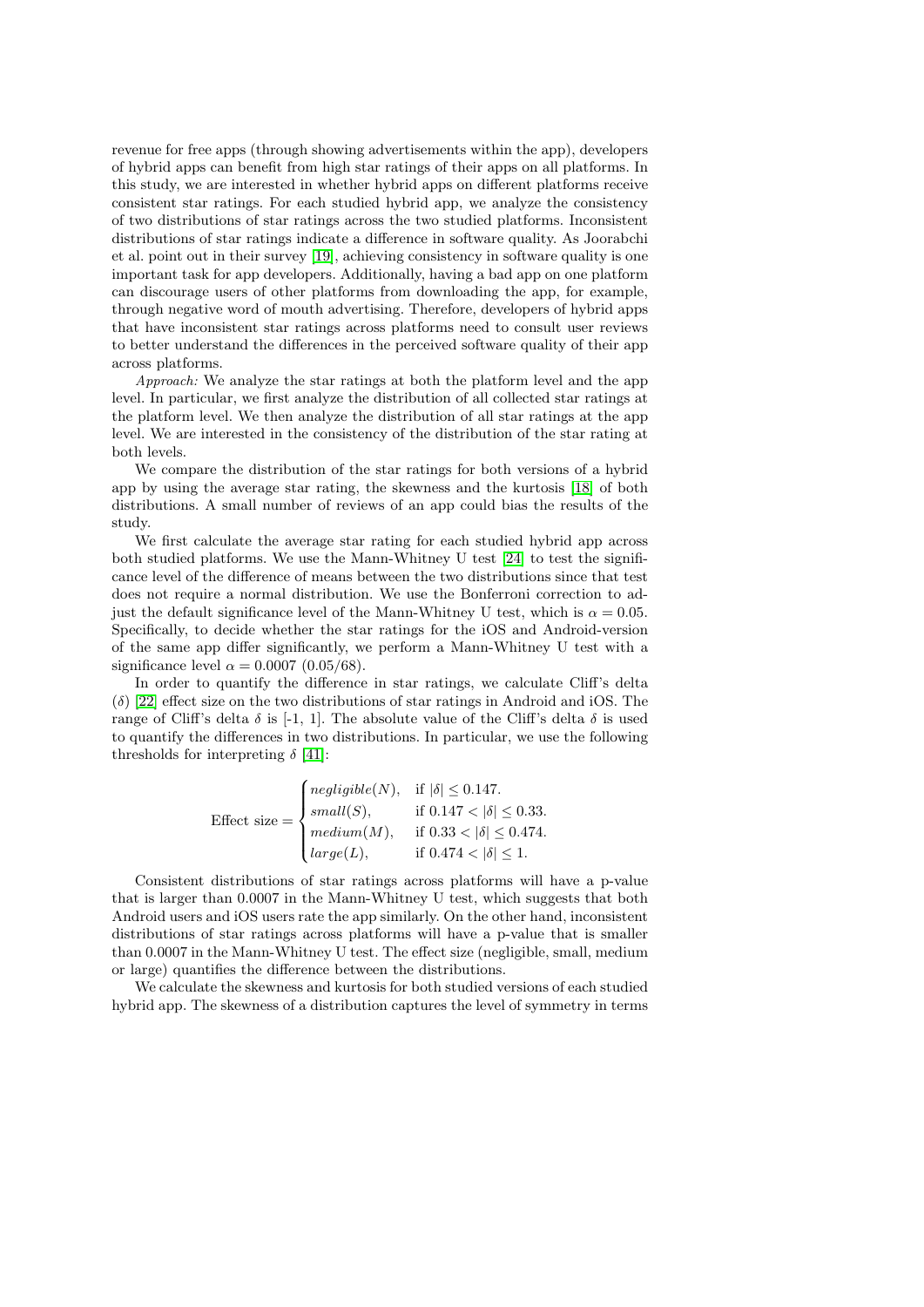10 Hanyang Hu et al.

<span id="page-9-0"></span>

| App Name                                  | App Type                    |                     | Average Rating |                    | $M.W.^2$ Effect <sup>3</sup> |                                  |
|-------------------------------------------|-----------------------------|---------------------|----------------|--------------------|------------------------------|----------------------------------|
|                                           |                             | Android             | iOS            | Ratio <sup>1</sup> |                              | Size                             |
| 2048 by Gabriele Cirulli                  | Games                       | 3.8                 | 4.6            | 0.8                | Υ                            | S                                |
| 3D CAD Models Engineering                 | Catalogs                    | 4.4                 | 4.5            | 1.0                | Ν<br>Υ                       | ۰<br>Ν                           |
| ACTPhoto<br>AlAhliMobile                  | Education<br>Finance        | 1.2<br>3.3          | $2.0\,$<br>2.3 | 0.6<br>$1.5\,$     | Y                            | S                                |
| AT&T Mark the Spot                        | Utilities                   | $2.0\,$             | $1.6\,$        | $1.2\,$            | Υ                            | Ν                                |
| Between - Private Couples App             | Social Networking           | 4.4                 | 4.8            | 0.9                | Y                            | Ν                                |
| <b>BMO Harris Mobile Banking</b>          | Finance                     | 1.9                 | 1.7            | $1.2\,$            | Y                            | Ν                                |
| Bridge Base Online                        | Games                       | 3.5                 | $2.2\,$        | $1.6\,$            | Υ                            | S                                |
| <b>Bubble Cat Adventures</b>              | Games                       | 3.6                 | $2.6\,$        | 1.4                | Ν                            | $\sim$                           |
| Companion for Dota 2 Lite                 | Entertainment               | 4.0                 | 4.1            | 1.0                | N                            | ÷,                               |
| Cookie Jam                                | Games                       | 4.4                 | 4.1            | $1.1\,$            | Y                            | S                                |
| D3LTA                                     | Photo & Video               | $3.5\,$             | 4.1            | 0.8                | N                            | ÷,                               |
| Das Erste<br>DC Metro and Bus             | Entertainment<br>Navigation | 2.5<br>3.6          | $2.2\,$<br>3.5 | $1.2\,$<br>1.0     | N<br>N                       | $\overline{\phantom{0}}$         |
| Discover Mobile                           | Finance                     | 4.7                 | 4.8            | 1.0                | Υ                            | Ν                                |
| Don't Look Back                           | Games                       | $3.2\,$             | 4.2            | 0.8                | Y                            | Ν                                |
| Doomsday Preppers                         | Games                       | 4.2                 | 4.3            | 1.0                | N                            | $\overline{a}$                   |
| Eldhelm - Free Online CCG/RPG             | Games                       | 3.9                 | 4.0            | 1.0                | N                            | ٠                                |
| ElfYourself by OfficeMax                  | Entertainment               | 4.6                 | $3.0\,$        | $1.5\,$            | Υ                            | S                                |
| Fat Fingers: for eBay Bargains            | Lifestyle                   | 2.6                 | 2.8            | 1.0                | Ν                            | ٠                                |
| <b>FXCM</b> Trading Station Mobile        | Finance                     | 3.6                 | 3.0            | 1.2                | N                            | $\frac{1}{2}$                    |
| GameStop                                  | Entertainment               | 3.8                 | $2.2\,$        | 1.8                | Y                            | S                                |
| Gangster Paradise                         | Games                       | 4.5                 | 4.5            | 1.0                | N                            | $\sim$                           |
| Gartic                                    | Games                       | 4.6                 | $2.5\,$        | 1.8                | Υ<br>N                       | М<br>$\sim$                      |
| GoGoVan<br>Hard Time (Prison Sim)         | Travel<br>Games             | 4.5<br>4.5          | 4.3<br>3.8     | 1.0<br>$1.2\,$     | Υ                            | Ν                                |
| HealthTap for U.S. Doctors                | Medical                     | 4.4                 | 4.4            | 1.0                | Ν                            | ٠                                |
| Horse Academy                             | Games                       | 2.4                 | 2.3            | 1.0                | N                            | $\overline{a}$                   |
| Hungry Howies Pizza                       | Lifestyle                   | 4.3                 | 4.4            | 1.0                | N                            | $\overline{\phantom{0}}$         |
| Ikariam Mobile                            | Games                       | $2.6\,$             | 2.6            | 1.0                | N                            | ÷,                               |
| <b>IKEA</b> Catalog                       | Lifestyle                   | $2.2\,$             | 1.7            | $1.3\,$            | Υ                            | Ν                                |
| Inflation RPG                             | Games                       | 4.5                 | 4.7            | 1.0                | N                            | ٠                                |
| Learn German - 3400 words                 | Education                   | 4.5                 | 4.5            | 1.0                | Ν                            | ä,                               |
| Let's Fish: Sport Fishing                 | Games                       | 4.4                 | 4.4            | 1.0                | Ν                            | ٠                                |
| Linksys Smart Wi-Fi<br>McPixel Lite       | Utilities<br>Games          | 4.3<br>$3.8\,$      | 4.4<br>4.2     | 1.0<br>0.9         | Y<br>N                       | Ν<br>$\overline{\phantom{0}}$    |
| Meine Bank                                | Finance                     | 2.7                 | 2.4            | 1.1                | N                            | L.                               |
| Michaels Stores                           | Lifestyle                   | 4.3                 | 4.1            | 1.1                | N                            | $\overline{a}$                   |
| Michigan Lottery Mobile                   | Entertainment               | $3.3\,$             | 2.3            | 1.4                | Y                            | Ν                                |
| Minnesota State Fair                      | Entertainment               | 2.4                 | $3.3\,$        | 0.7                | Υ                            | S                                |
| Music Inc                                 | Games                       | 3.5                 | $3.5\,$        | 1.0                | Ν                            | ÷.                               |
| MVG FahrInfo Mnchen                       | Travel                      | 2.1                 | $2.5\,$        | 0.9                | Ν                            | ä,                               |
| MyHeritage                                | Reference                   | 4.0                 | $3.6\,$        | 1.1                | Y                            | Ν                                |
| NetBenefits                               | Finance                     | $2.0\,$             | $2.2\,$        | 0.9                | Ν                            | $\overline{a}$                   |
| Odd Socks                                 | Games<br>Reference          | 4.1<br>$2.0\,$      | 4.2<br>1.9     | 1.0<br>1.1         | N<br>N                       | $\overline{a}$<br>$\overline{a}$ |
| Ohio Lottery<br>Panda Jam                 | Games                       | 4.1                 | $3.2\,$        | $1.3\,$            | Υ                            | Ν                                |
| Paychex Mobile                            | <b>Business</b>             | 1.8                 | 1.9            | 0.9                | N                            | ٠                                |
| Pepi Bath Lite                            | Education                   | 3.7                 | $3.0\,$        | $1.2\,$            | Υ                            | Ν                                |
| Perkd                                     | Lifestyle                   | $3.3\,$             | 2.4            | 1.4                | N                            | $\overline{\phantom{a}}$         |
| PhotoMania - Photo Effects                | Photo & Video               | 4.6                 | 4.7            | $1.0\,$            | Ν                            |                                  |
| Popscene (Music Industry Sim)             | Games                       | 4.2                 | 3.7            | 1.1                | Υ                            | Ν                                |
| PULL&BEAR                                 | Lifestyle                   | $3.0\,$             | $2.1\,$        | 1.4                | Υ                            | S                                |
| Rollercoaster Mania                       | Games                       | 4.2                 | 3.4            | 1.2                | Υ                            | Ν                                |
| Safe Pregnancy and Birth                  | Medical                     | 4.2                 | 4.0            | $_{0.9}$           | Ν                            | ۰<br>$\rm S$                     |
| Schwan's Food Delivery<br>ShopYourWay     | Food & Drink<br>Lifestyle   | 3.9<br>$_{\rm 3.6}$ | $2.8\,$<br>2.7 | 1.4<br>$1.3\,$     | Υ<br>Υ                       | S                                |
| SkipTouch                                 | Games                       | 2.8                 | 2.2            | $1.3\,$            | Y                            | Ν                                |
| Stardoll Access                           | Social Networking           | 2.9                 | 2.7            | 1.1                | Ν                            | $\overline{\phantom{a}}$         |
| <b>Stick Tennis</b>                       | Games                       | 4.1                 | 3.9            | 1.1                | Υ                            | Ν                                |
| Take Control of the Tower                 | Games                       | 3.8                 | 2.9            | $1.3\,$            | Υ                            | Ν                                |
| The Tower                                 | Games                       | 4.6                 | 4.5            | $1.0\,$            | Ν                            | $\overline{\phantom{a}}$         |
| Urban Rivals                              | Games                       | 4.1                 | 3.9            | 1.1                | N                            | $\frac{1}{2}$                    |
| Walgreens                                 | Lifestyle                   | 4.4                 | 4.0            | $1.1\,$            | Υ                            | S                                |
| Warframe Nexus                            | Reference                   | 3.1                 | 3.0            | 1.1                | Ν                            | $\overline{\phantom{0}}$         |
| Weight Watchers Mobile                    | Health & Fitness            | 4.5                 | 4.5            | $1.0\,$            | Ν                            | $\frac{1}{2}$                    |
| Wrestling Revolution 3D<br>ZIP Code Tools | Games<br>Reference          | 4.5<br>3.8          | 3.7            | $1.2\,$            | Υ<br>Υ                       | $\mathbf S$<br>Ν                 |
|                                           |                             |                     | 4.7            | 0.8                |                              |                                  |
| Values across all apps                    |                             | 3.0                 | 3.1            | 1.0                | Y                            | Ν                                |

<sup>1</sup>Ratios in this and following tables are calculated by Android / iOS.<br><sup>2</sup>Mann-Whitney's U test: Y: p-value smaller than 0.0007. N: otherwise<br><sup>3</sup>Effect size: N: negligible, S: small, M: medium, L: large

Table 2: Statistics of the star ratings of hybrid apps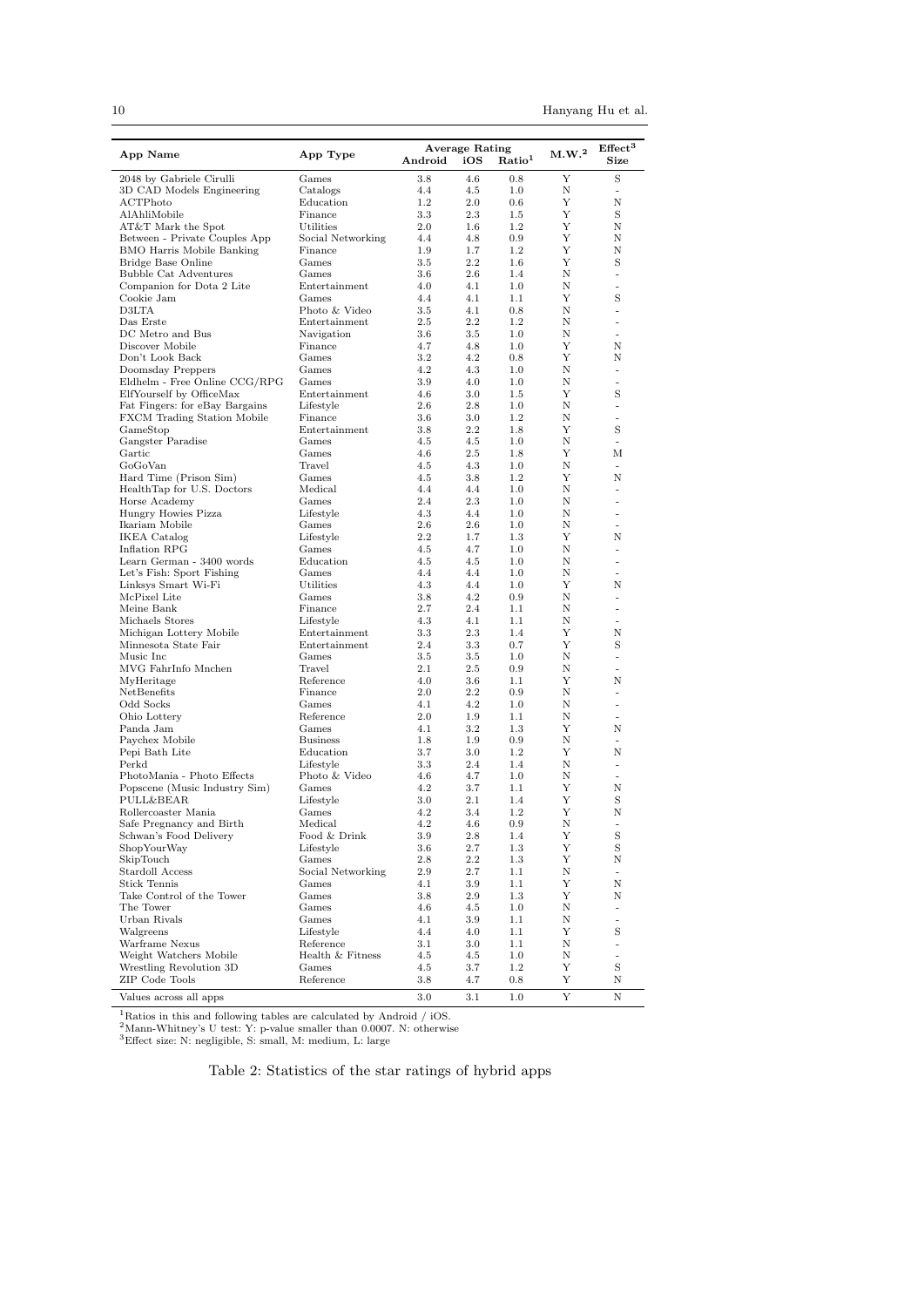Consistency of Star Ratings and Reviews of Hybrid Apps 11

<span id="page-10-0"></span>

| App Name                                                                            |                   | <b>Skewness</b>    |                    |                  | Kurtosis         |                |
|-------------------------------------------------------------------------------------|-------------------|--------------------|--------------------|------------------|------------------|----------------|
|                                                                                     | Android           | iOS                | Ratio <sup>1</sup> | Android          | iOS              | Ratio          |
|                                                                                     |                   |                    |                    |                  |                  |                |
| 2048 by Gabriele Cirulli<br>3D CAD Models Engineering                               | $-0.8$<br>$-2.0$  | $-2.7$<br>$-1.6$   | 0.3<br>1.2         | $-0.7$<br>3.3    | 7.3<br>1.3       | $-0.1$<br>2.5  |
| ACTPhoto                                                                            | 3.8               | 1.1                | 3.4                | 13.6             | $-0.7$           | $-20.5$        |
| AlAhliMobile                                                                        | $-0.3$            | 0.7                | $-0.5$             | $-1.7$           | $-1.2$           | 1.3            |
| AT&T Mark the Spot                                                                  | $1.2\,$           | 1.8                | 0.7                | 0.0              | 2.1              | 0.0            |
| Between - Private Couples App                                                       | $-2.0$            | $-3.6$             | 0.6                | 3.4              | 14.1             | 0.2            |
| <b>BMO Harris Mobile Banking</b>                                                    | 1.3               | 1.8                | 0.7                | 0.1              | 1.8              | 0.1            |
| Bridge Base Online                                                                  | $-0.5$            | 0.9                | $-0.6$             | $-1.3$           | $-0.8$           | 1.7            |
| <b>Bubble Cat Adventures</b>                                                        | $-0.6$            | 0.4                | $-1.4$             | $-1.4$           | $-1.5$           | 0.9            |
| Companion for Dota 2 Lite                                                           | $-1.2$            | $-1.3$             | 0.9                | 0.4              | 0.6              | 0.6            |
| Cookie Jam                                                                          | $-1.9$            | $-1.3$             | 1.5                | $2.2\,$          | 0.1              | 33.1           |
| D3LTA<br>Das Erste                                                                  | $-0.4$            | $-1.4$             | 0.3                | $-1.4$<br>$-1.4$ | 0.9              | $-1.6$         |
| DC Metro and Bus                                                                    | 0.5<br>$-0.7$     | 0.9<br>$-0.5$      | 0.5<br>1.2         | $-1.1$           | $-1.0$<br>$-1.3$ | 1.5<br>0.9     |
| Discover Mobile                                                                     | $-3.1$            | $-4.1$             | 0.8                | 9.4              | 16.5             | 0.6            |
| Don't Look Back                                                                     | $-0.1$            | $-1.5$             | 0.1                | $-1.4$           | 0.7              | $-2.1$         |
| Doomsday Preppers                                                                   | $-1.5$            | $-1.4$             | 1.1                | 1.6              | 1.8              | 0.9            |
| Eldhelm - Free Online CCG/RPG                                                       | $-1.0$            | $-1.2$             | 0.8                | $-0.6$           | 0.0              | $-16.1$        |
| ElfYourself by OfficeMax                                                            | $-2.9$            | 0.0                | 73.0               | 7.5              | $-1.7$           | $-4.3$         |
| Fat Fingers: for eBay Bargains                                                      | 0.4               | 0.3                | 1.2                | $-1.7$           | $-1.7$           | 1.0            |
| <b>FXCM</b> Trading Station Mobile                                                  | $-0.6$            | 0.0                | 56.2               | $-1.2$           | $-1.8$           | 0.6            |
| GameStop                                                                            | $-0.9$            | 0.9                | $-0.9$             | $-0.9$           | $-0.6$           | 1.5            |
| Gangster Paradise                                                                   | $-2.4$            | $-2.5$             | 0.9                | 4.3              | 5.1              | 0.9            |
| Gartic                                                                              | $-2.6$            | $0.5\,$            | $-5.1$             | 5.4              | $-1.6$           | $-3.3$         |
| GoGoVan                                                                             | $-2.4$            | $-1.7$             | 1.4                | 4.1              | 1.4              | 2.9            |
| Hard Time (Prison Sim)                                                              | $-2.2$            | $-1.0$             | 2.3                | 3.7              | $-0.5$           | $-7.7$         |
| HealthTap for U.S. Doctors<br>Horse Academy                                         | $-2.1$<br>0.6     | $-1.9$<br>0.7      | 1.1<br>0.8         | 3.3<br>$-1.4$    | 2.4<br>$-1.0$    | 1.3<br>1.4     |
| Hungry Howies Pizza                                                                 | $-1.6$            | $-2.1$             | 0.8                | $1.6\,$          | 2.9              | 0.5            |
| Ikariam Mobile                                                                      | 0.4               | 0.4                | 1.0                | $-1.3$           | $-1.4$           | 1.0            |
| <b>IKEA</b> Catalog                                                                 | 0.9               | 1.8                | 0.5                | $-0.9$           | 1.7              | $-0.5$         |
| Inflation RPG                                                                       | $-2.3$            | -3                 | 0.8                | 4.5              | 9.5              | 0.5            |
| Learn German - 3400 words                                                           | $-1.9$            | $-2.0$             | $1.0\,$            | 4.6              | 3.7              | 1.2            |
| Let's Fish: Sport Fishing                                                           | $-2.0$            | $-1.8$             | 1.1                | $3.5\,$          | 3.1              | 1.1            |
| Linksys Smart Wi-Fi                                                                 | $-1.8$            | $-2.2$             | 0.8                | 1.9              | 3.9              | 0.5            |
| McPixel Lite                                                                        | $-0.9$            | $-1.4$             | 0.7                | $-0.9$           | $0.2\,$          | $-3.9$         |
| Meine Bank                                                                          | 0.3               | 0.7                | $0.5\,$            | $-1.6$           | $-1.0$           | 1.5            |
| Michaels Stores                                                                     | $-1.7$            | $-1.3$             | 1.3                | $2.0\,$          | 0.3              | 6.5            |
| Michigan Lottery Mobile                                                             | $-0.3$            | 0.7                | $-0.4$             | $-1.7$           | $-1.1$           | $1.6\,$        |
| Minnesota State Fair                                                                | 0.6               | $-0.3$             | $-1.9$             | $-1.0$           | $-1.5$           | 0.7            |
| Music Inc<br>MVG FahrInfo Mnchen                                                    | $-0.5$<br>1.0     | $-0.5$<br>0.6      | 1.0<br>1.7         | $-0.9$<br>$-0.5$ | $-1.1$<br>$-1.4$ | 0.8<br>$0.4\,$ |
| MyHeritage                                                                          | $-1.1$            | $-0.7$             | 1.7                | $-0.3$           | $-1.2$           | 0.2            |
| <b>NetBenefits</b>                                                                  | 1.1               | 0.8                | 1.3                | $-0.1$           | $-1.0$           | 0.1            |
| Odd Socks                                                                           | $-1.4$            | $-1.4$             | 1.0                | 0.4              | 1.0              | 0.4            |
| Ohio Lottery                                                                        | 1.1               | 1.3                | 0.9                | $-0.3$           | 0.3              | $-0.8$         |
| Panda Jam                                                                           | $-1.3$            | $-0.2$             | 6.6                | $0.2\,$          | $-1.4$           | $-0.1$         |
| Paychex Mobile                                                                      | $1.5\,$           | 1.3                | 1.2                | 0.7              | $-0.1$           | $-6.2$         |
| Pepi Bath Lite                                                                      | $-0.8$            | 0.0                | $-961.2$           | $-1.2$           | $-1.5$           | $_{0.8}$       |
| Perkd                                                                               | $-0.4$            | $0.2\,$            | $-1.7$             | $-1.4$           | $-1.2$           | 1.2            |
| PhotoMania - Photo Effects                                                          | $-2.8$            | -3.1               | 0.9                | 8.7              | 10.2             | 0.9            |
| Popscene (Music Industry Sim)                                                       | $-1.5$            | $-0.7$             | $2.1\,$            | 1.0              | $-1.0$           | $-1.1$         |
| PULL&BEAR                                                                           | 0.0               | $1.0\,$            | 0.0                | $-1.7$           | $-0.7$           | 2.3            |
| Rollercoaster Mania                                                                 | $-1.5$            | $-0.5$             | $3.1\,$            | 1.0              | $-1.1$           | $-0.9$         |
| Safe Pregnancy and Birth                                                            | $-1.5$            | $\textbf{-2.5}$    | $0.6\,$            | $0.5\,$          | 4.9              | 0.1            |
| Schwan's Food Delivery<br>ShopYourWay                                               | $-1.1$            | $0.3\,$            | $-4.1$             | $-0.6$           | $-1.7$           | 0.3            |
| SkipTouch                                                                           | $-0.6$<br>$0.2\,$ | $0.3\,$<br>$0.9\,$ | $-2.2$<br>$0.2\,$  | $-1.4$<br>$-1.5$ | $-1.8$<br>$-0.4$ | 0.8<br>4.2     |
| Stardoll Access                                                                     | 0.1               | $0.2\,$            | $0.6\,$            | $-1.8$           | $-1.3$           | 1.4            |
| <b>Stick Tennis</b>                                                                 | $-1.4$            | $-1.0$             | 1.4                | $0.6\,$          | $-0.4$           | $-1.5$         |
| Take Control of the Tower                                                           | $-0.9$            | 0.0                | 81.4               | $-0.9$           | $-1.4$           | 0.6            |
| The Tower                                                                           | $-2.6$            | $-2.3$             | 1.1                | 6.0              | 4.2              | 1.4            |
| Urban Rivals                                                                        | $-1.3$            | $-1.0$             | 1.3                | 0.3              | $-0.6$           | $-0.5$         |
| Walgreens                                                                           | $-1.9$            | $-1.2$             | $1.6\,$            | 2.6              | $-0.3$           | $-9.8$         |
| Warframe Nexus                                                                      | $-0.1$            | 0.0                | 4.9                | $-1.3$           | $-1.3$           | 1.0            |
| Weight Watchers Mobile                                                              | $-2.3$            | $-2.4$             | 1.0                | 5.3              | 5.8              | 0.9            |
| Wrestling Revolution 3D                                                             | $-2.4$            | $-0.7$             | $3.3\,$            | 5.4              | $-1.0$           | $-5.5$         |
| ZIP Code Tools                                                                      | $-0.9$            | $-3.4$             | $0.3\,$            | $-0.8$           | 10.1             | $-0.1$         |
| <sup>1</sup> Ratios in this and following tables are calculated by Android $/$ iOS. |                   |                    |                    |                  |                  |                |

Table 3: Skewness and kurtosis ratio for the distribution of star ratings of the studied hybrid apps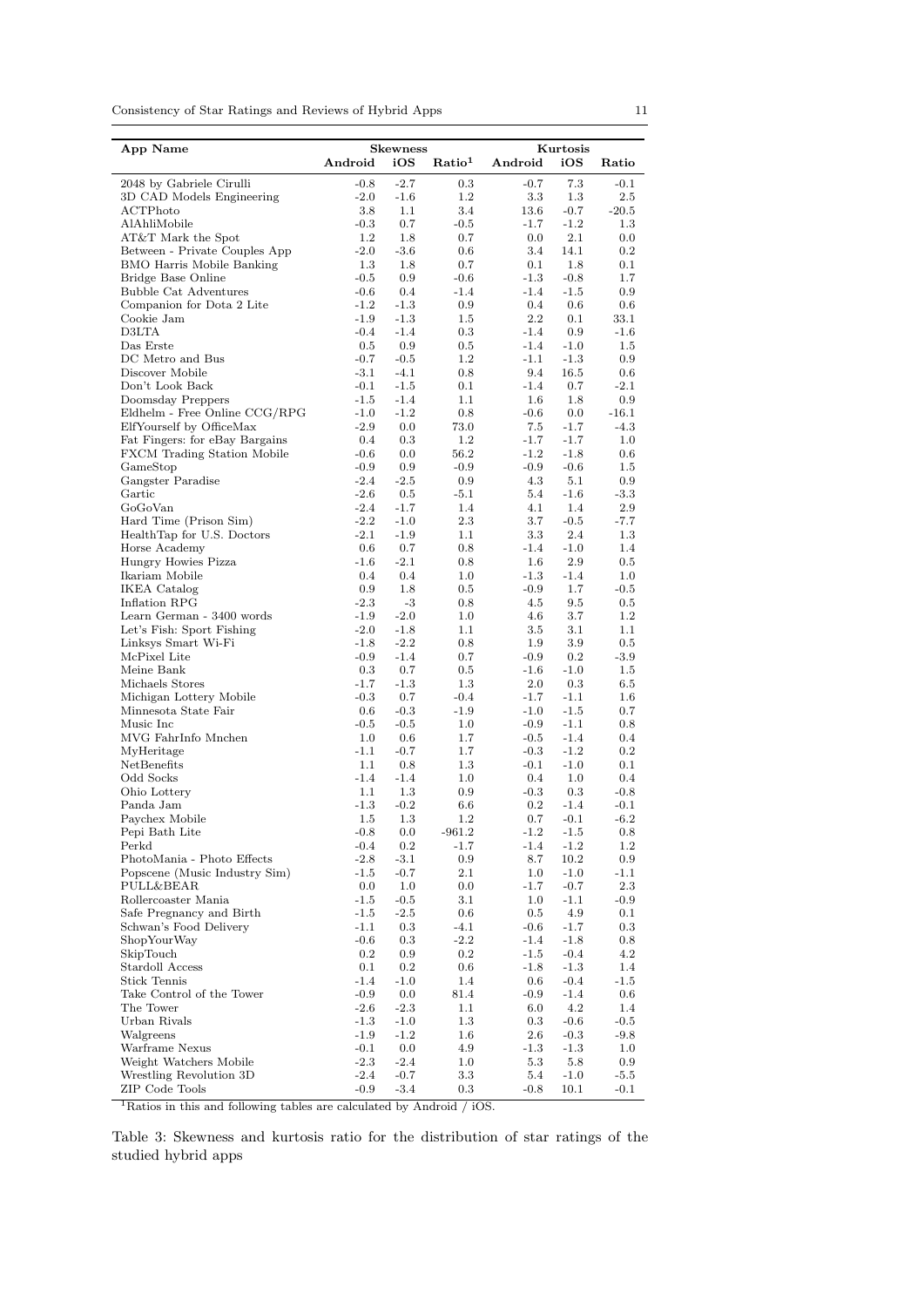of mean and median, i.e., the skewness of the distribution of star ratings represents how positive or negative users feel about that version of the app. A negative skew means that users feel negative (i.e., more lower star ratings) about the app, while a positive skew means that users feel positive (i.e., more higher ratings). While there is no official threshold for skewness, a skew smaller than -1 or larger than 1 means that the skew is substantial [\[11\]](#page-20-9).

Kurtosis explains the peakedness of a distribution. The Gaussian distribution has a kurtosis of 0. Note that we use the excess kurtosis throughout this paper [\[29\]](#page-21-21). A positive kurtosis means that the distribution has a higher peak than the Gaussian distribution, while a negative kurtosis means that the distribution is flatter. A positive kurtosis means that users have a relatively strong consensus on the average star rating of the app, while a negative kurtosis means that there is no clear consensus (i.e, agreement) between the users. Table [3](#page-10-0) shows the skewness and kurtosis for ratings of the studied hybrid apps. In addition, Table [3](#page-10-0) shows the ratio of the skewness and kurtosis across platforms to easily identify the apps that have the largest differences across platforms. If the ratio is 1, the skewness/kurtosis is the same across platforms. If the ratio is  $< 1$ , the iOS ratings have a larger skew/kurtosis. If the ratio is  $> 1$ , the Android ratings have a larger skew/kurtosis.

Ideally, the ratings of an app have a high skew (i.e., users are positive) and high kurtosis (i.e., users give similar ratings to the app). A low kurtosis indicates that users feel very differently about the app, leaving room for possible improvements to make users across platforms perceive the app equally. Hence, developers can study the kurtosis of the ratings of their apps to identify possible avenues for improvements.

Results: 32 out of 68 (47%) hybrid apps have a significantly different distribution of star ratings. 24 of these 32 apps have a higher average star rating in Android. For 11 out of these 32 hybrid apps, the effect size of the difference ranges from small to large, as shown in Table [2,](#page-9-0) indicating that for these 11 apps the difference is noticeable in practice. In total, 13 out of 68 studied hybrid apps (19%) have a difference in star ratings across platforms with at least a small effect size, which shows that, even though hybrid development tools advertise their "single codebase" selling point, some apps built using these tools still lack consistency in how users perceive them. There may be several reasons for this inconsistency. For example, users across platforms may have different expectations and preferences. Another possible reason is that one platform may have better alternatives for an app than the other platform. Finally, a possible reason is that hybrid development tools may generate higher quality apps for one platform over another.

Compared to native cross-platform apps, the consistency of star ratings across platforms of hybrid apps is much better. In our prior work on native cross-platform apps [\[17\]](#page-21-2), we found that 14 out of 19 (74%) studied apps did not receive consistent star ratings across platforms.

The difference in the average of star ratings across platforms can be as large as two stars. We observe that the "Gartic" app receives an average rating of 4.6 in Android and 2.5 in iOS, the largest difference in the averages of star ratings in our study. Accordingly, the skewness of this app in Android indicates a strong right skew, while in iOS, the skewness shows a strong left skew. The skewness of star ratings of the "Gartic" app indicates that Android users rate the software quality high while iOS users are not satisfied with the software quality of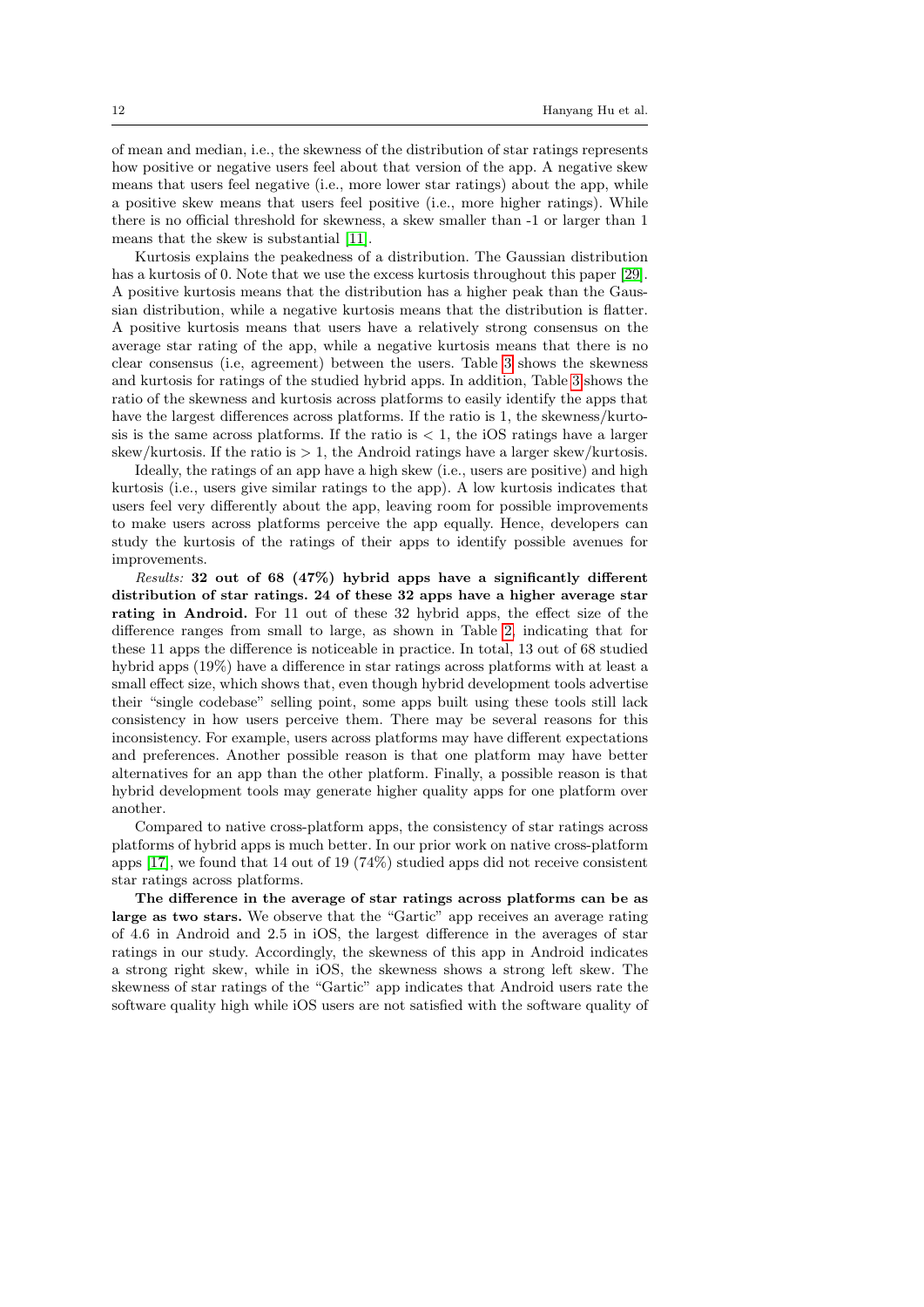<span id="page-12-0"></span>

Fig. 2: The distribution over app types of apps that have no significant difference in ratings across platforms (Equal), apps that have a significantly higher rating on Android and apps that have a significantly higher rating in iOS.

the app. We manually examined the reviews and found that iOS users of the app complained a lot about the language of the app (e.g., "Even though it let's you pick your language, the actual game is not in English, making it impossible to play. Fix this and it would be a good game, similar to pictionary.") and a lack of players in the game (e.g., "It is a interesting game, but it needs people to play with and there are too little players, I need to wait a long time and there still no one to show  $up...$ "), while Android users do not complain about the above issues. A possible explanation is that the Android version is more popular than the iOS version (and hence there are more players), which is reflected by the number of collected reviews (625 in Android vs. 25 in iOS).

26 out of 68 (38%) studied hybrid apps are game apps and 24 of those 26 apps (92%) have significantly higher or the same star ratings in Android. Figure [2](#page-12-0) shows that game apps are the most occurring type of app in our study. While games take up 25% of all apps in Apple's App Store [\[43\]](#page-22-12) as well, the percentage of games among hybrid apps appears to be even larger. 24 out of those 26 hybrid game apps have higher or the same average ratings in Android. We could not identify a reason for the higher ratings in Android in the reviews nor in the release notes.

The percentage of hybrid finance apps is 4 times as large as the percentage of non-hybrid finance apps. 6 out of 68 (9%) studied hybrid apps are finance apps, compared to 2.3% across the whole app market [\[43\]](#page-22-12). Our explanation is that developers prefer a hybrid approach for their finance apps mainly because such apps are primarily an interface to an already existing web service. Hence, the transition to a web-based hybrid app is simple. We find that all 6 identified finance apps are backed by a website with a "log in" feature, which indicates that users have access to functionality that helps them to manage their accounts after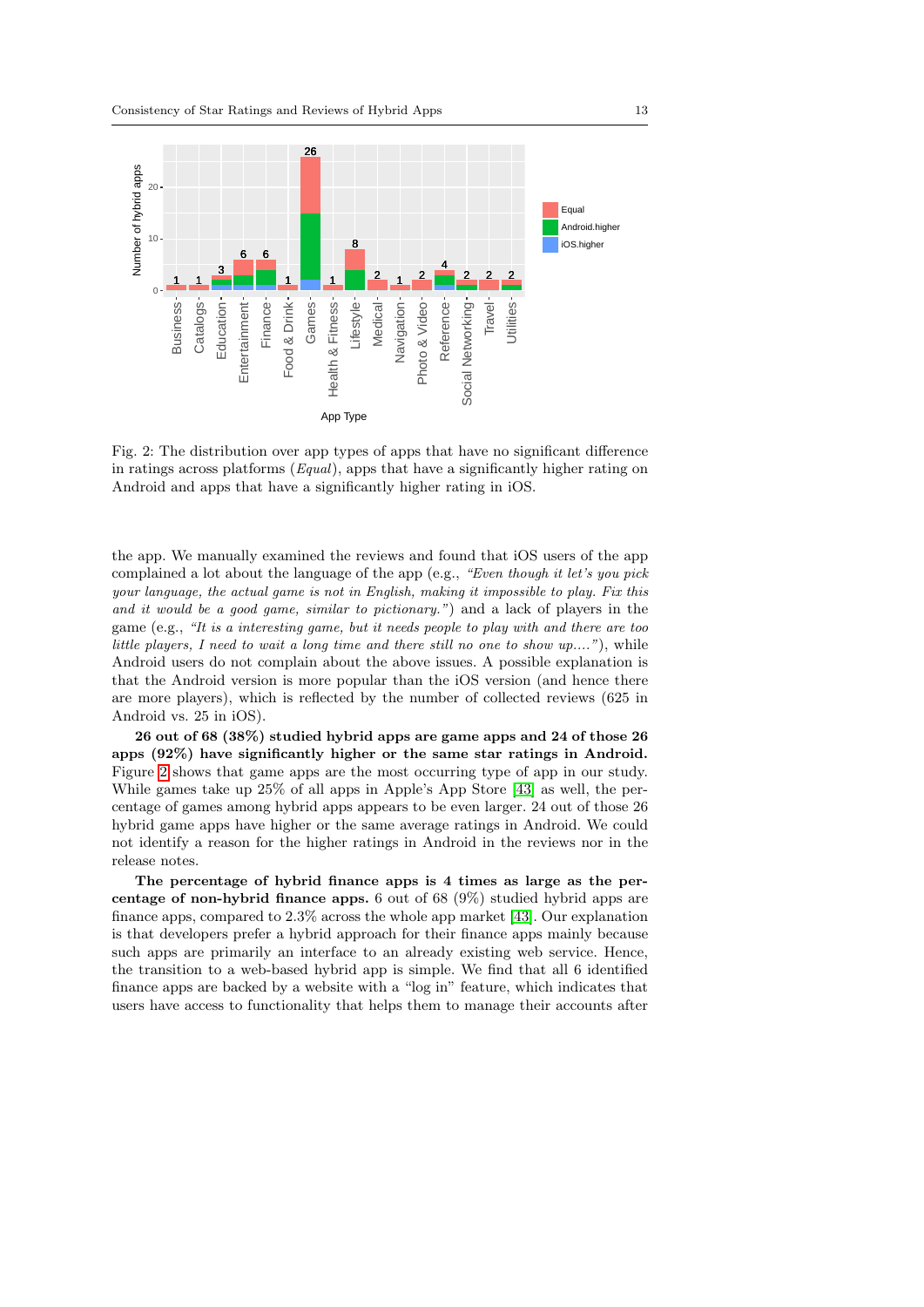logging in. The popularity of building finance apps using hybrid development tools suggests that if developers wish to build cross-platform apps for their existing website, building a hybrid app can be a viable option. However, as the median of the average ratings of finance apps is 3.0 in Android and 2.7 in iOS, building a hybrid app does not necessarily mean that its users perceive the app of high quality.

Hybrid development tools do a fairly good job at achieving consistency in star ratings across platforms, in particular, in comparison to native cross-platform apps. However, approximately 1 out of 5 hybrid apps do not achieve such consistency.

<span id="page-13-0"></span>4.2 How Consistent Are The Raised Topics In Reviews Rated Across Platforms?

Motivation: Knowing the popular topics in user reviews helps developers understand better what users care about. As discussed earlier, the star ratings play an important role in attracting potential users. Hence, we pay particular attention to topics that have an extreme (i.e., large and small) inconsistency in star ratings. For developers, knowing the topics that result in large inconsistency in star ratings could help them to identify important tasks related to the topics, and hence, prioritize their development efforts. Different from the first RQ in which we study the star ratings of hybrid apps that share the same codebase, we focus on whether such hybrid apps can achieve consistency across particular topics that are raised in user reviews across platforms in this RQ.

Approach: To find out what users discuss on cross-platform hybrid apps, we use Twitter-LDA [\[50\]](#page-22-13) to extract discussion topics from all 1 to 5-star reviews for the identified cross-platform hybrid apps. Twitter-LDA has been widely used for topic modeling purposes in microblogs, such as Twitter. Compared to the original LDA by Blei [\[6\]](#page-20-10), Twitter-LDA is able to identify more meaningful topics in short documents, such as tweets. In Twitter, each tweet can have a maximum of 140 characters. We find that on average, a review from an iOS user has 155 characters, and a review from an Android user has 65 characters. The number of characters of reviews from Android and iOS users suggests that using Twitter-LDA will yield better results than the original LDA.

Since Twitter-LDA is an unsupervised learning algorithm, it is difficult to analyze and compare topics that are returned by different runs of Twitter-LDA [\[44\]](#page-22-14). Combining user reviews of an app from the two studied platforms makes the comparison possible, as one common set of topics will be extracted from the reviews of the app on both platforms. Hence, we combine the user reviews of each hybrid app and run Twitter-LDA at the app level. For example, we run Twitter-LDA on the combined set of user reviews from Android and iOS for the app "Discover Mobile". We also filter out 13 out of 68 apps that have less than 50 reviews on one of the platforms in order to get enough reviews for each app. Hence, we run Twitter-LDA 55 times in total.

In order to ensure the meaningfulness of the results of the Twitter-LDA runs, we preprocess the user reviews through the following steps:

- 1. Change all words to lower case (e.g.  $App$  to  $app$ )
- 2. Remove punctuation
- 3. Remove English stop words (e.g. the)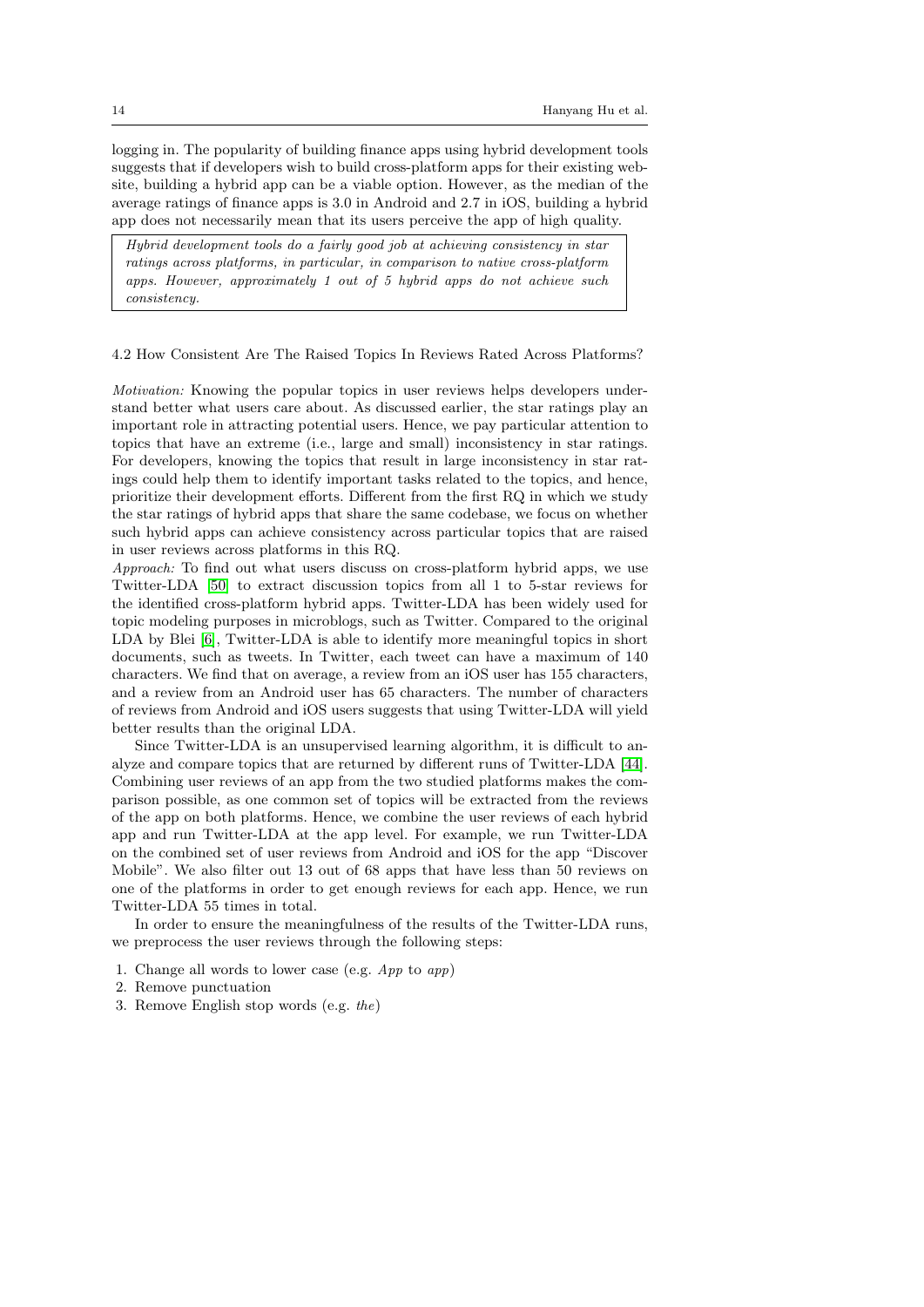| Rank               | App Name                 | Keywords of the topic                                                                                 | Average Rating<br>Android | iOS                    | Ratio <sup>1</sup> | # of Reviews<br>Android | iOS             |
|--------------------|--------------------------|-------------------------------------------------------------------------------------------------------|---------------------------|------------------------|--------------------|-------------------------|-----------------|
|                    | Michigan Lottery Mobile  | locat play updat verifi terribl<br>scan iphon wifi anyth ticket                                       | 3.6                       | $\frac{2}{1}$          | $\frac{1}{3}$      | 36                      | $\exists$       |
| $\mathbf{\hat{c}}$ | Bridge Base Online       | bid partner onlin practic<br>redeal bridgebas format<br>horribl anoth superb                          | 3.7                       | $\frac{7}{1}$          | 2.2                | 77                      | $\frac{3}{1}$   |
| S                  | ElfYourself by OfficeMax | app updat crash open ipad fix<br>email work send cool                                                 | 4.6                       | 2.3                    | 2.0                | 26                      | 46              |
| 4                  | Bridge Base Online       | robot bid hand partner suit<br>perfect live made diamond<br>lead                                      | $\frac{1}{4}$             | $\overline{2.1}$       | $\ddot{0}$         | 22                      | $\frac{3}{1}$   |
| LO.                | <b>ACTPhoto</b>          | wast close forc pointless recent<br>tri crash time galleri everi                                      | $\frac{0}{1}$             | $\mathbf{\mathcal{L}}$ | $\ddot{0}$         | 87                      | $\frac{6}{1}$   |
| 6                  | GameStop                 | love great gamer cool point<br>stop awesom notif reward<br>redeem                                     | 4.0                       | $\overline{2.1}$       | $\ddot{0}$         | 136                     | 25              |
| $\overline{z}$     | GameStop                 | card work store click time<br>preorder show shop everi<br>updat                                       | 3.8                       | 2                      | $\ddot{0}$         | 17                      | $\overline{40}$ |
| $\infty$           | GameStop                 | log sign password time everi<br>account tri fix reset work                                            | 3.9                       | 2.1                    | $\ddot{0}$         | 63                      | 146             |
| Ó                  | Schwan's Food Delivery   | open crash load everi time<br>anyth click close forc asu                                              | 4.4                       | 2.3                    | $\ddot{0}$         | ದ                       | $\frac{2}{1}$   |
| $\supseteq$        | GameStop                 | fix bluetooth time point star<br>anymor search anyth spend<br>constantli                              | 3.9                       | $\frac{1}{2}$          | $\frac{0}{1}$      | 52                      | 47              |
|                    |                          | <sup>1</sup> Ratio is calculated by the higher average star rating $/$ the lower average star rating. |                           |                        |                    |                         |                 |

Table 4: Statistics for topics in Twitter-LDA that have the most significant inconsistency across platforms

Table 4: Statistics for topics in Twitter-LDA that have the most significant inconsistency across platforms

<span id="page-14-0"></span>Consistency of Star Ratings and Reviews of Hybrid Apps 15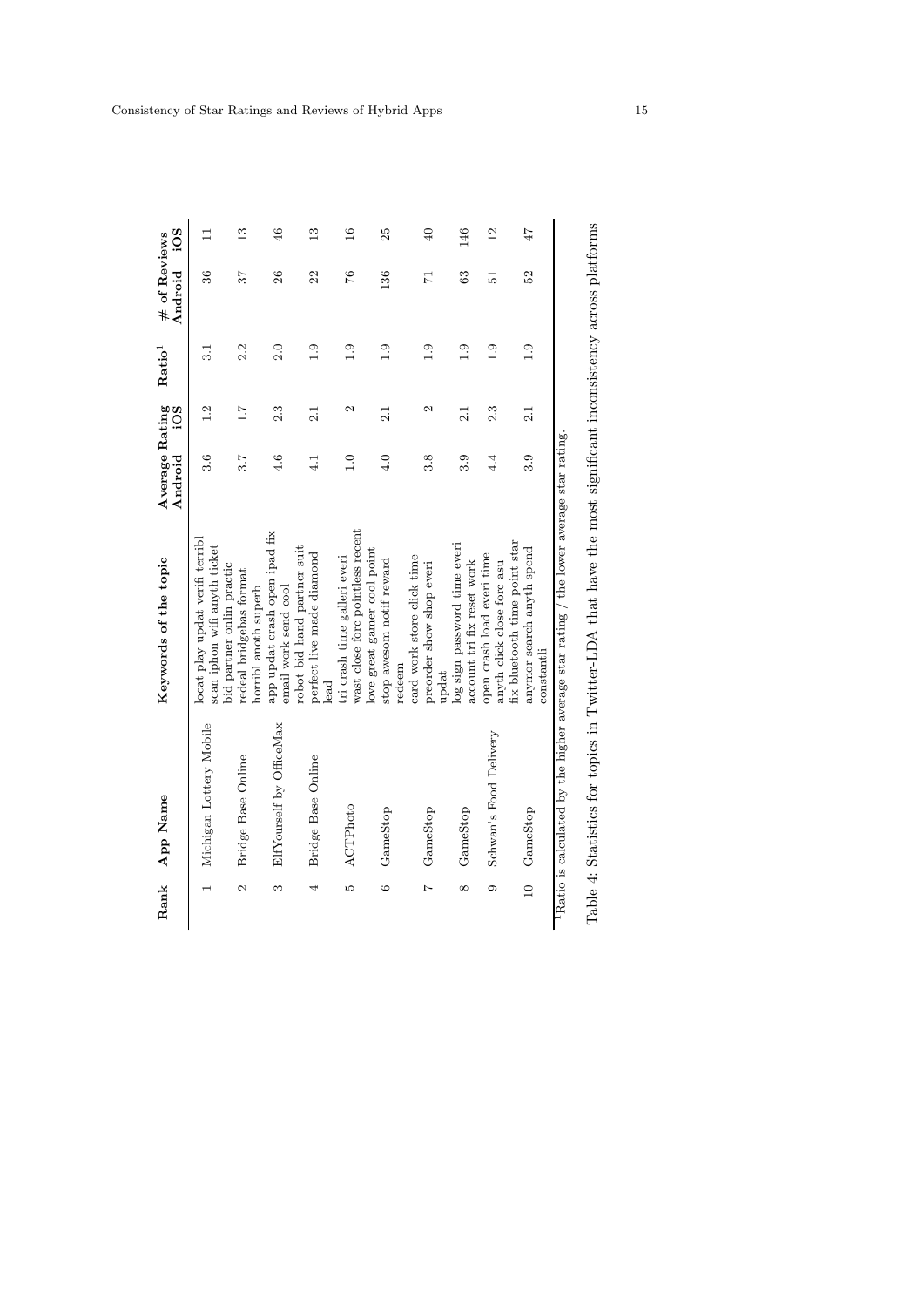4. Stem user reviews using the Porter stemmer [\[38\]](#page-22-15) from the Python NLTK library (e.g. meeting to meet)

For user reviews that are assigned the same topic by Twitter-LDA, we examine the differences in star ratings across Android and iOS. To make the results more meaningful and unbiased, we only keep the topics to which at least 10 reviews are assigned on both platforms. We are interested in the topics that have large differences in terms of average star ratings across platforms. In our study, we only use the most important topic for each review (i.e., the topic with the highest topic probability).

Results: For the same topic of user reviews of a hybrid app, the star ratings between Android and iOS may differ up to three times. Table [4](#page-14-0) shows the ten topics that have the largest difference in average ratings of an app across both platforms. The ratio in Table [4](#page-14-0) is calculated as the higher average star rating for a particular platform divided by the lower average star rating for the same app on the other platform. The largest ratio in Table [4](#page-14-0) is 3.1 for the Michigan Lottery Mobile app, which indicates that Android users give an average star rating that is 3 times higher than iOS users. For the topic that results in the largest ratio of average star ratings, the number of reviews of this topic is 11 in iOS and 36 in Android. We also observe that the Bridge Base Online and GameStop apps have two and four topics that appear in the top topics that have the most significant inconsistency in average star ratings, respectively. The above observations further suggest that the inconsistency in user reviews of hybrid apps across platforms may be severe and that developers of these apps should spend time to address this inconsistency.

We read the reviews of the topic for the app Michigan Lottery Mobile and we find that the iOS version has a worse user experience when validating lottery tickets than the Android version. For example, an iOS user gave a 1-star rating and complained that "Unless I'm a moron, there is no tool to scan to check if a ticket is a winner. Puzzling since scanning functionality is there to enter ticket codes for the Player's Club. This seems a no brainier. Unless, again, it's there and I can't figure out how to use it.". Another iOS user complained that "9 out of 10 times it says that can't verify that I'm in Michigan I contacted tech support several times and no help". On the other hand, Android users praised the app and mentioned that "It really works Very good ALWAYS.". When we examined reviews of the Bridge Base Online app, we found that the app has a user interface problem on iOS after updating. For example, an iOS user gave a 2-star rating and complained: "The app was nice, but it just updated and now the resolution is bad. What happened to the quality of the picture? I understand improving it for iPhone 5, but it should still work well on iPhone 4S. Please fix this."

Understanding the cause of the above observations is difficult as the Android version of the apps could be intrinsically better than its iOS counterpart (for example, because of Android-specific features that were added over time). Another possibility is that the iOS operating system needs to better accommodate older apps on newer Apple phones. To understand the possible reasons of such great differences between two platforms even on the same topic, we examined the release notes of the Michigan Lottery Mobile and Bridge Base Online apps. We found that the ticket validation problem of the Michigan Lottery Mobile might only exist in the iOS version. A release note from Oct 23, 2013 states: "Barcode scanner bug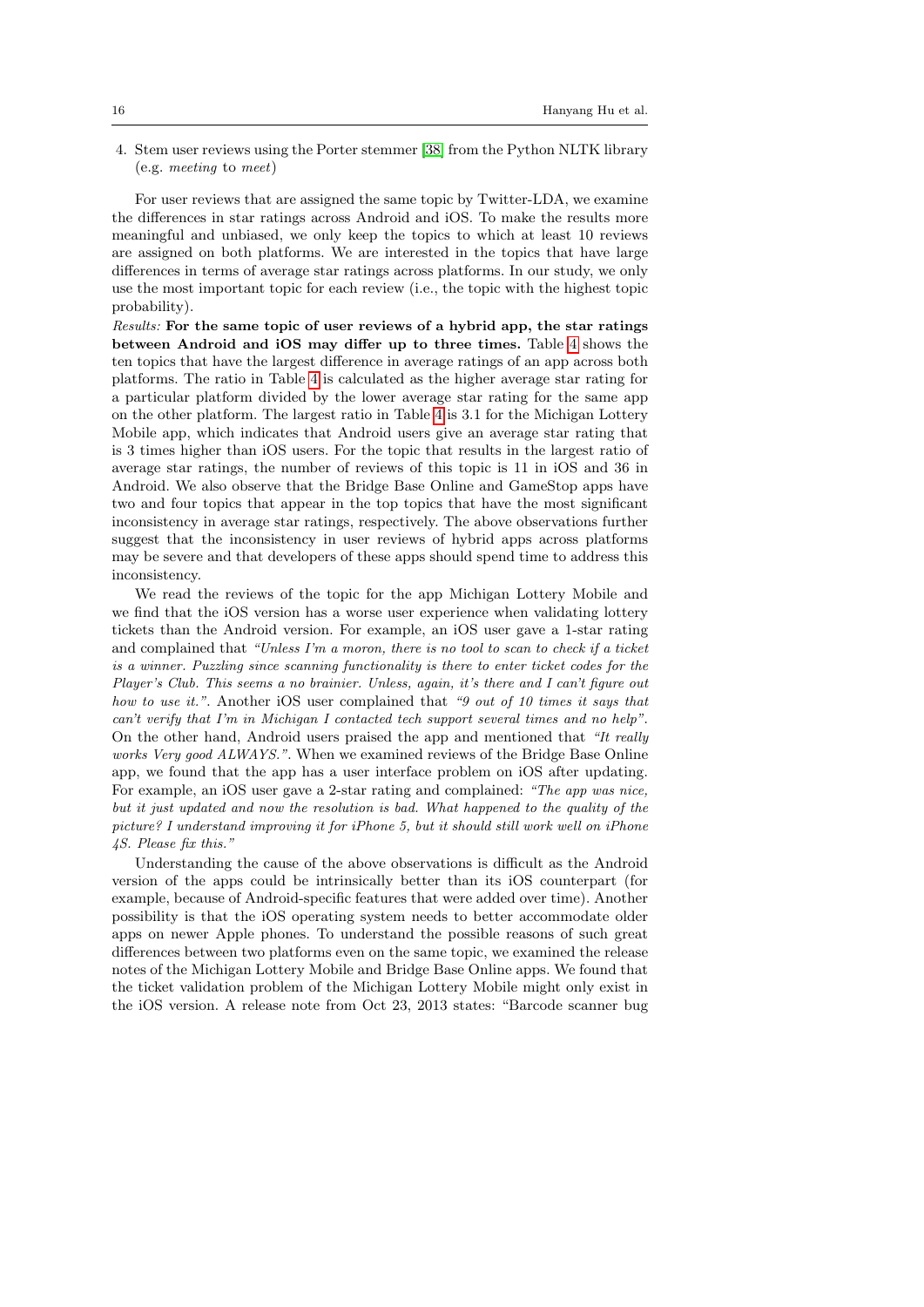<span id="page-16-0"></span>

Fig. 3: Distribution of the difference between the average star ratings of Android and iOS for Twitter-LDA topics.

fixes for iOS 7." We could not find similar release notes for the Android platform, which implies that this bug might only exist on iOS 7.

We also identified that the user interface problem of the Bridge Base Online app is more notable on iOS than on Android. We identified several user interface improvements in the iOS version, such as "Improved screen layouts when playing or kibitzing in both pictures of cards and hand diagram mode" (version 3.85 on Aug 14, 2014), "Playing/kibitzing interface has been rewritten. The app should be much more usable on phones now." (version 3.70 on Jan 27, 2014), and "Graphics improvements for iPhone 4" (version 3.51 on Jan 07, 2013). We did not find such improvements for the Android version. In summary, we can conclude that even for hybrid apps, which were created using one codebase, inconsistencies in user reviews exist and can be considerable, as demonstrated by the Michigan Lottery Mobile and the Bridge Base Online apps.

144 out of 424 (34%) topics are not equally rated across platforms. In total, Twitter-LDA identifies 424 topics from the reviews of the 55 studied hybrid apps after removing the topics that have less than 10 reviews. For each Twitter-LDA topic, we first use the Mann-Whitney U test (*p*-value  $\lt$  0.05) to decide whether the star ratings are significantly different across platforms. Then, we calculate the ratio of average star ratings using the average star rating of reviews in Android divided by the average rating in iOS to decide on which platform the ratings are higher.

Figure [3](#page-16-0) shows the number of topics that are rated higher in Android, higher in iOS or equally rated across platforms. We find that for 93 Twitter-LDA topics, the average star ratings of the reviews under these topics are significantly higher in Android. In contrast, for 51 Twitter-LDA topics, the average star ratings of the reviews matching these topics are significantly higher in iOS. 280 Twitter-LDA topics receive equivalent average star ratings across platforms. Hence, 144 out of 424 (34%) topics are not rated equally across platforms.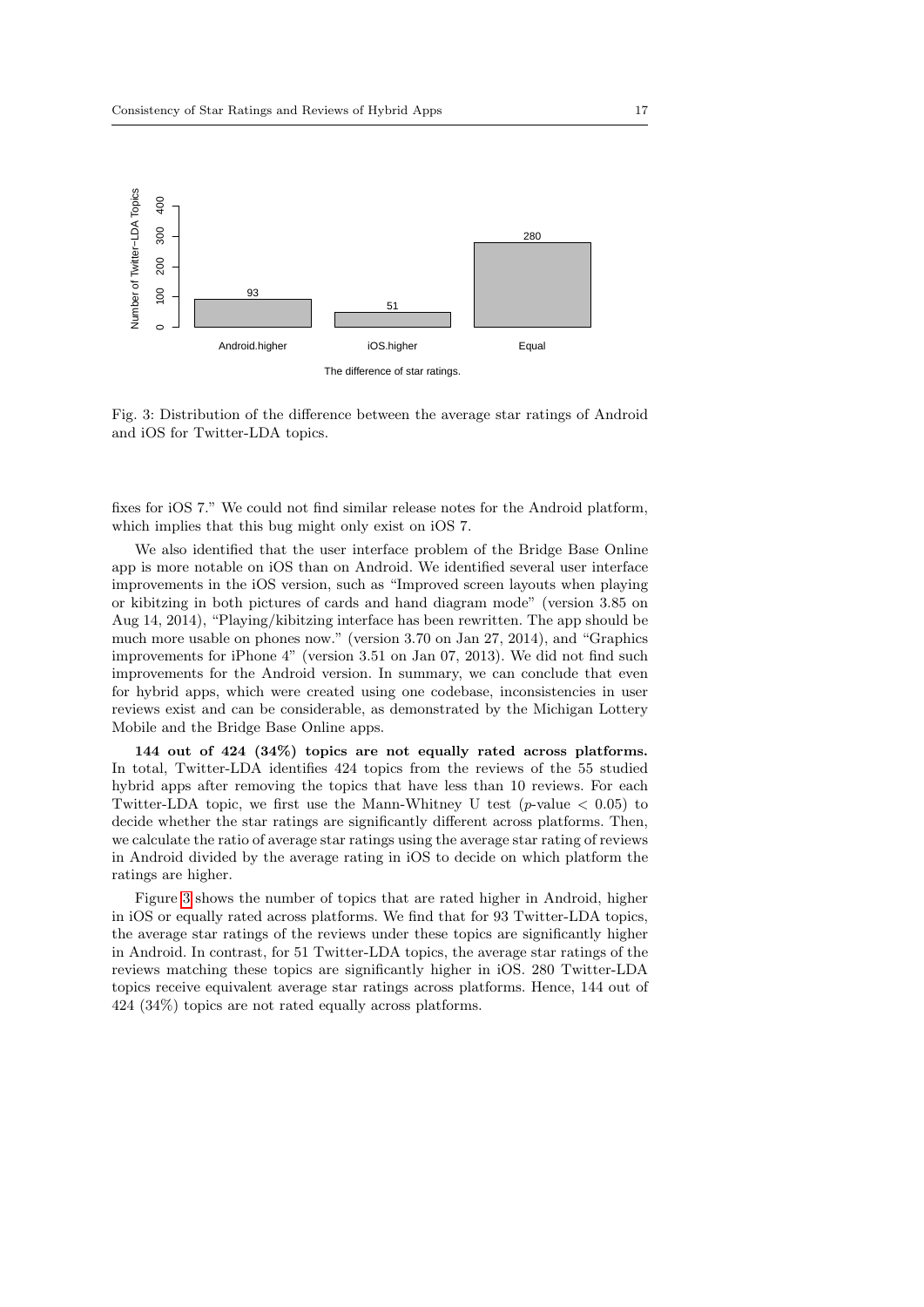The fact that almost twice as many Twitter-LDA topics receive significantly higher star ratings in Android reviews may suggest that Android users are more generous in giving high star ratings, or less picky about issues that arise. Other possible explanations are better support of a platform for hybrid apps, or different expectations of users across platforms. More importantly, our findings indicate that apps that were created by hybrid development tools do not often receive consistent star ratings even for the same topics that users are discussing across platforms. However, as argued previously, it is difficult to understand the root cause of the above observation. Therefore, developers should not solely rely on hybrid development tools as a method to ensure consistency in user reviews.

Hybrid development tools do not guarantee consistency in user reviews across platforms: 34% of the discussed topics in reviews do not receive consistent ratings across platforms.

# <span id="page-17-0"></span>5 Implications of Our Findings

In this section, we discuss the implications of our findings.

Developers that wish to offer apps that are consistent across platforms should use a hybrid development framework. Hybrid development frameworks produce apps that achieve a better consistency in terms of star ratings than native cross-platform apps. In our previous study on native cross-platform apps [\[17\]](#page-21-2), we found that 14 out of 19 (74%) studied apps did not receive consistent star ratings across platforms. As shown in Section [4.1,](#page-6-1) the percentage drops to 47% when the study subjects change from native cross-platform apps to hybrid apps. In particular, when considering only significant differences with at least a small effect size, only 19% of the hybrid apps receive inconsistent ratings across platforms. Our findings suggest that hybrid development tools do a fairly good job at delivering apps that are rated consistently across platforms. However, it is important to keep in mind that these tools do not necessarily guarantee such consistency. In order to achieve such consistency, developers need to carefully track issues that are raised in reviews across all supported platforms and act accordingly.

One thing that developers should keep in mind is that hybrid apps appear to be better received on Android. 75% of the apps that have a significant difference in their star ratings across platforms have higher average star ratings in Android. This percentage is similar to what we observed for native cross-platform apps (65- 80%) in our prior work [\[17\]](#page-21-2). As discussed in our prior work, users across different platforms complain about different issues [\[17\]](#page-21-2). One possible explanation is that users across platforms have different expectations. For example, as iOS users tend to be more interested in technology than Android users [\[5\]](#page-20-11), they may expect an app to quickly support new features of the latest iPhone model. Hybrid development tools may not support such features, as these features may not be available on all supported platforms.

Developers of hybrid apps might still require platform-specific coding to address platform differences. Unfortunately, hybrid development tools do not generate flawless apps on all platforms. Section [4.2](#page-13-0) shows that users rate the same topic inconsistently across platforms. In particular, our study shows that for several apps, release notes on iOS show that several improvements or bug fixes were made while no such improvements were necessary. One possible explanation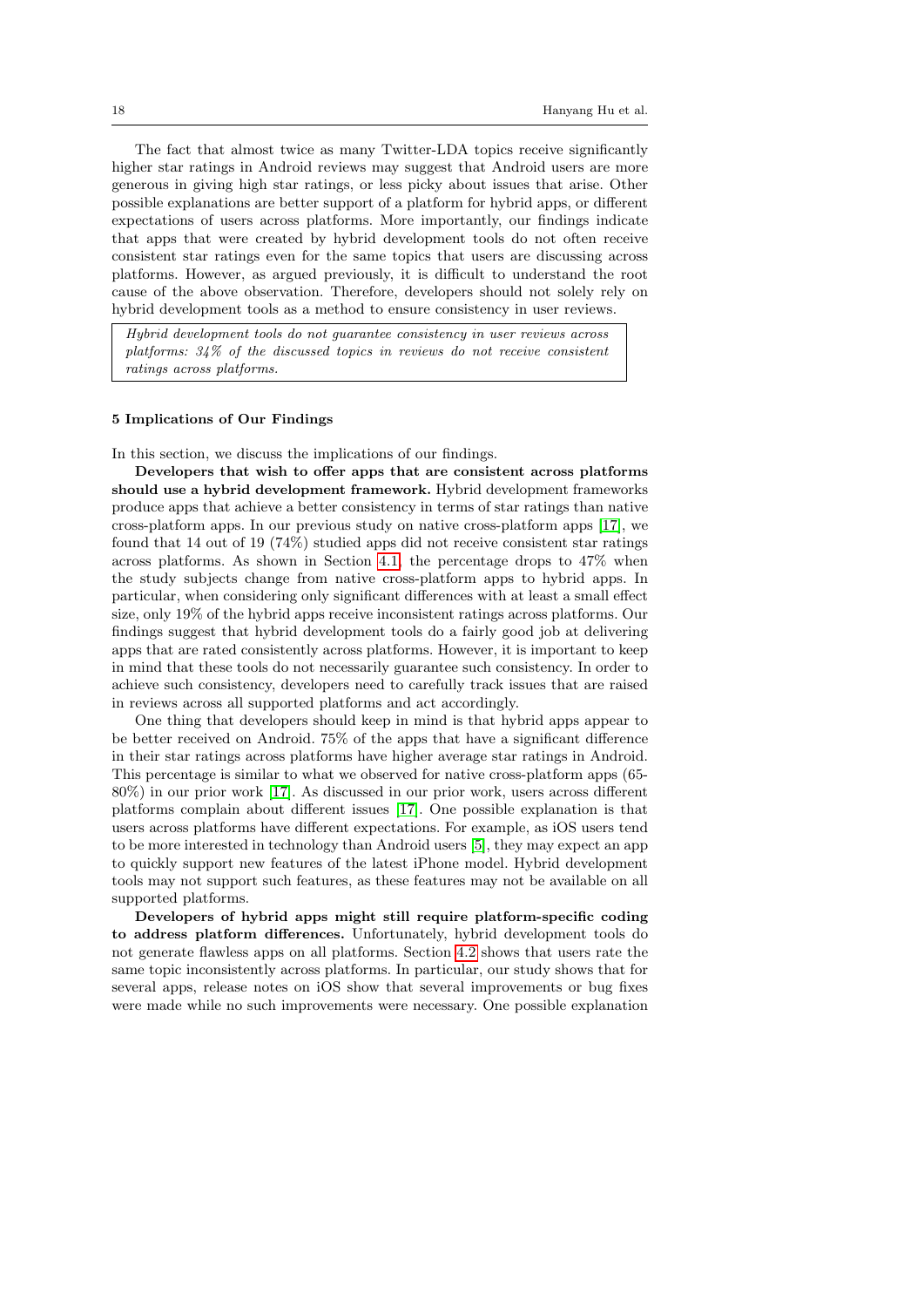is that release notes across platforms are written by different developers, which do not provide the same level of information their release notes. However, as the differences in ratings across platforms are substantial, a more likely explanation is that hybrid apps may deliver apps that contain inconsistent bugs on one of the supported platforms. Hence, developers need to thoroughly test their apps across platforms, and may still need to write platform-specific code to address platformspecific bugs. In addition, they need to track reviews across all supported platforms to quickly identify platform-specific issues.

Developers should prioritize their bug fixing efforts differently across platforms, as the same issue has a different impact on the rating across platforms. Section [4.2](#page-13-0) shows that users rate the same issue differently across platforms. Hence, hybrid app developers must identify the most important issues for their users across platforms, and prioritize bug fixing efforts accordingly. As a result, the same issue may be more urgent to fix on one platform than on another.

#### <span id="page-18-0"></span>6 Threats to validity

#### 6.1 External validity

The findings of our RQ1 highlight the risk of analyzing the consistency in star ratings at the platform level since such analysis reveals limited information for developers to improve their own hybrid apps. Instead, developers should focus on comparing their hybrid apps on an app versus app basis. While our specific findings might not generalize, our findings do highlight the existence of differences across platforms for the same hybrid app. However, all our proposed techniques and our methodologies are general and can be used for any app.

We use an existing dataset [\[3\]](#page-20-2) to select free-to-download hybrid apps. The majority of the hybrid apps in this dataset are non-popular "zombie apps". Therefore, we focus our study on hybrid apps that have at least 100,000 downloads in Android (note that the App Store does not provide data about download numbers) and 20 reviews on each studied platform. As a result, our findings apply only to free-todownload popular hybrid apps. Future research is necessary to study whether our results are valid for paid or non-popular hybrid apps.

# 6.2 Internal validity

In this paper, we configured Twitter-LDA with the same setting for all crossplatform hybrid apps. As mentioned earlier, we set the number of topics to 10 and the number of iterations to 1,000. In addition, we selected the most important topic for each review. These choices change the granularity of the topics only. As we are interested in the comparison of the topics across platforms, and not in the exact topics, these choices did not affect the outcome of our study. In addition, we only examined topics that match at least 10 topics on each platform. Using a different number of topics and number of iterations may yield different results. However, there is no rule of thumb that tells us the optimal parameters of Twitter-LDA. We observed that when setting the number of topics to 10, the results from running Twitter-LDA on several cross-platform hybrid apps have better interpretability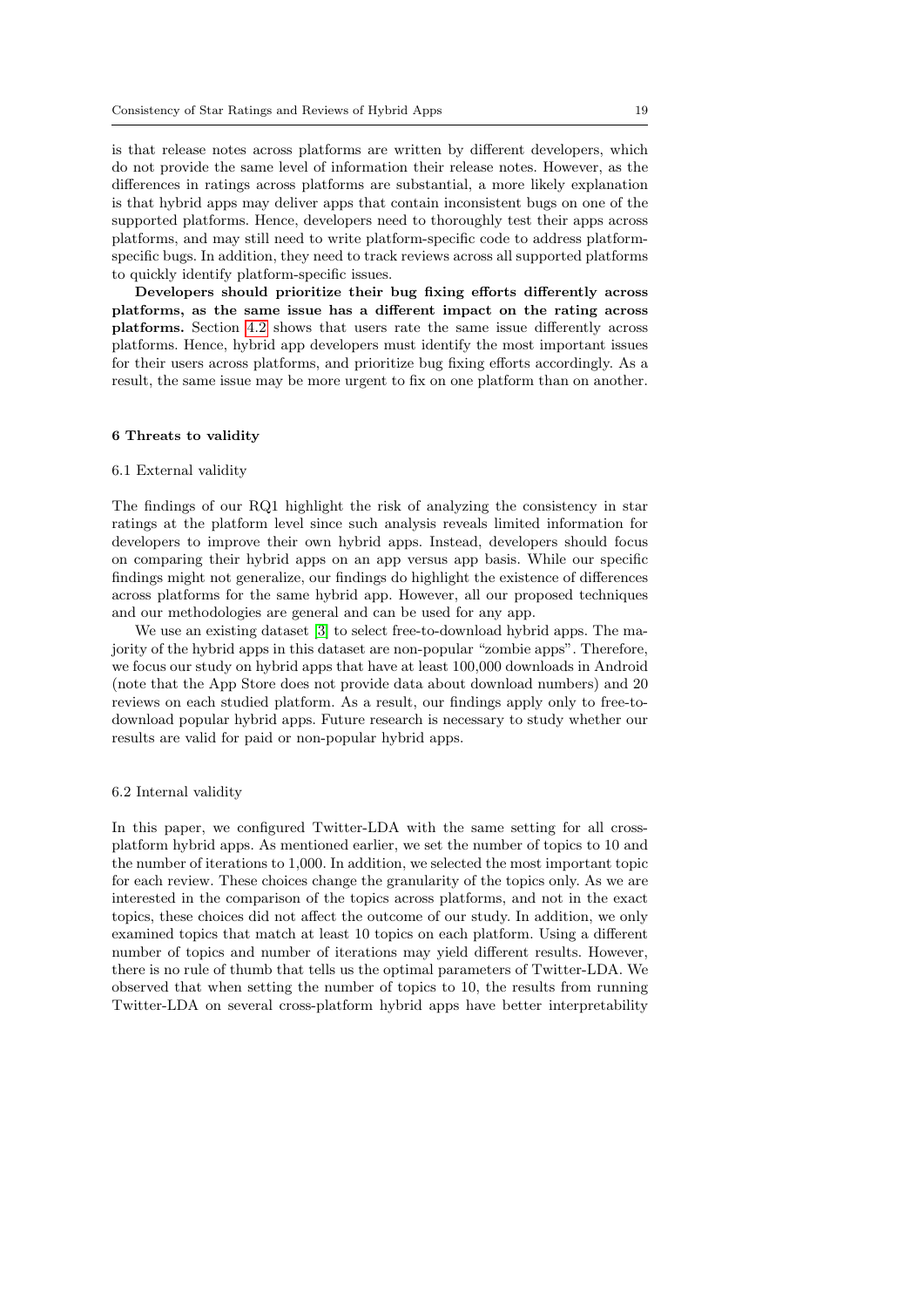compared to other settings such as 5 or 15. Therefore, we used the same parameters for all executions of Twitter-LDA.

In this paper, we assumed that the inconsistency across platforms was caused by the hybrid development tool. However, there may be many reasons for the inconsistency in star ratings and reviews. For example, in our prior work on native cross-platform apps [\[17\]](#page-21-2), we observed that there exist differences between users across platforms. In addition, native cross-platform apps are often built and maintained by different development teams across platforms. However, hybrid apps are a special kind of cross-platform app. The developers of hybrid apps specifically choose to not have different code bases across platforms (i.e., because they use a hybrid app development tool). There is no reason for hybrid app developers to have inconsistency that is not caused by the internal web browser across platforms, or by the code that is generated by the hybrid app tool. In addition, we observed a clear improvement in consistency of star ratings and reviews across platforms when comparing hybrid apps to natively-built cross-platform apps. However, more research is necessary to study which other factors may influence the inconsistency in users' impression across platforms.

In this paper, we focused on absolute metrics to study the consistency of star ratings across stores. An alternative would have been to use relative metrics, such as the relative ranking in top lists across stores. However, we cannot compare relative metrics across stores, due to differences between the stores. For example, imagine App A has ranking 5 in the Google Play store, and ranking 4 in the App store. These rankings are inconsistent, but their comparison is not that meaningful because the distribution over categories across platforms is different. On one platform, there may be more apps that offer the same functionality as app A than on the other platform. Hence, the competition for an app may be higher on one platform, which could have its effect on the rankings. Therefore, unfortunately relative metrics do not give an accurate view of consistency, and we did not include them in the paper.

#### <span id="page-19-0"></span>7 Conclusions

Analyzing the star ratings and reviews of hybrid apps, i.e., mobile apps that are developed using hybrid development tools that are available on multiple platforms, provides app developers a unique insight of how app users across different platforms perceive the software quality of their apps. The majority of prior work on mobile apps is done from a developer's perspective or limits the app selection to one app store.

In this paper, we study the software quality of hybrid apps from a user's perspective. We study 68 popular free-to-download hybrid apps and find that they do a better job at receiving consistent star ratings across platforms in comparison to cross-platform native apps (i.e., cross-platform apps that were built by native development kits). However, when we look at the actual contents of user reviews using topic modeling (Twitter-LDA), we find that for the same topic of user reviews, users on different platforms can react differently in terms of star ratings. The main contributions of our study are:

1. We demonstrate an approach that combines star rating and user reviews to evaluate the consistency of hybrid apps across platforms.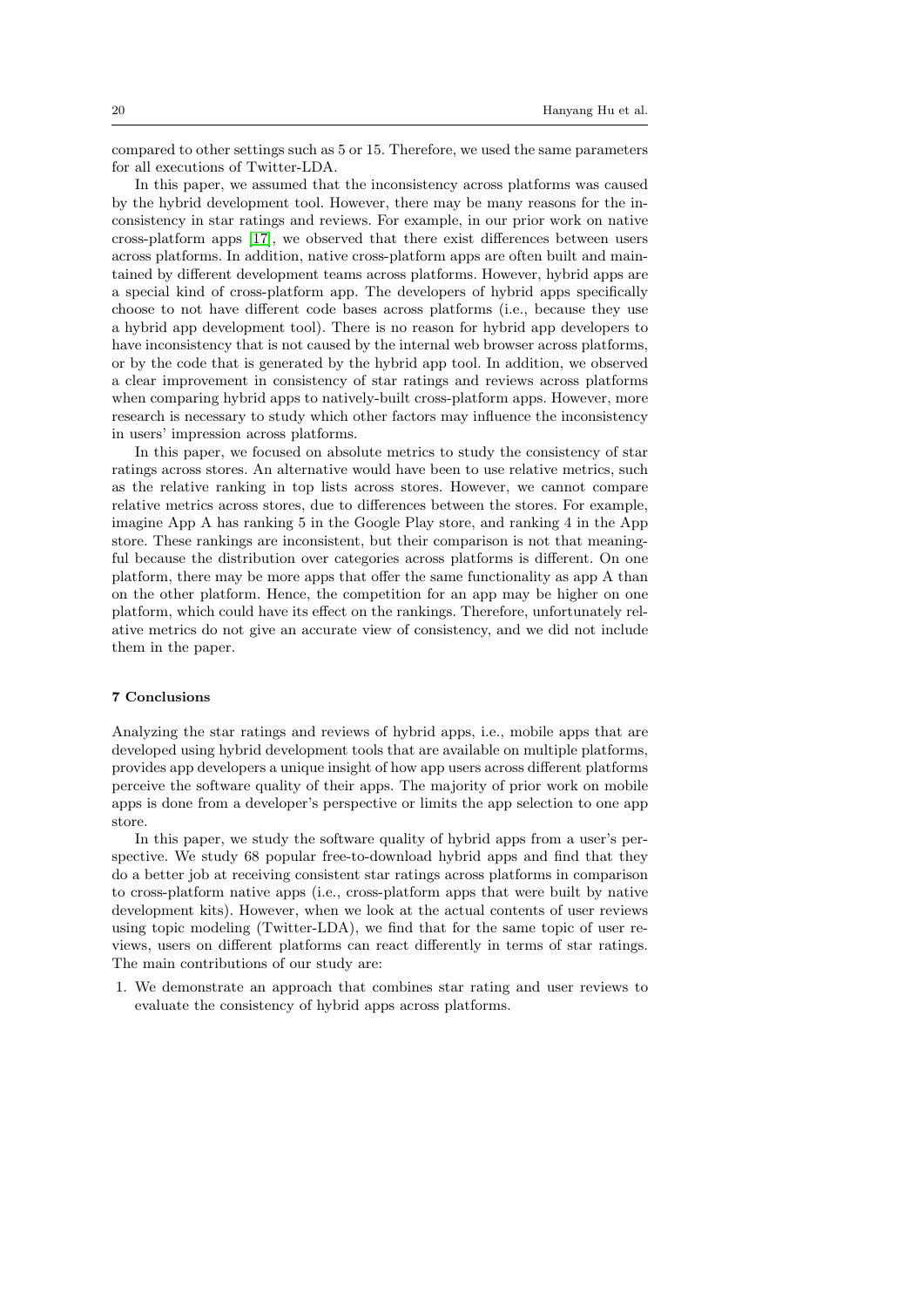2. We show that apps built by hybrid development tools still lack consistency that needs to be addressed by developers. In particular, developers need to closely track the star ratings and reviews that their apps receive across platforms in order to identify and address platform-specific issues.

Even though building mobile apps using hybrid development tools can save time and reduce the development cost of an app, the consistency in star ratings and user reviews is still not 100% assured by simply adopting hybrid development tools. However, the consistency is better than that of natively-built cross-platform apps. Hence, hybrid development tools appear to offer a good starting point for achieving consistency in users' impression of an app.

An interesting question is whether hybrid development tools help developers to build high quality apps, aside from consistent apps. Given the fact that only a small portion of the most popular apps are hybrid ones, there appears to be a relation between the popularity of an app and the usage of a hybrid development tool to build the app. This observation is supported by the relatively low ratings that are given to the studied hybrid apps. Future studies should be done to deeper investigate the quality of hybrid apps.

# 8 REFERENCES

- <span id="page-20-0"></span>1. Adobe (2017) Phonegap. <https://phonegap.com/>, (last visited: Oct 3, 2017)
- <span id="page-20-8"></span>2. Akdeniz (2014) Google Play Crawler JAVA API. [https://github.com/Akdeniz/](https://github.com/Akdeniz/google-play-crawler) [google-play-crawler](https://github.com/Akdeniz/google-play-crawler), (last visited: Jan 25, 2017)
- <span id="page-20-2"></span>3. Ali M, Mesbah A (2016) Mining and characterizing hybrid apps. In: Proceedings of the International Workshop on App Market Analytics (WAMA), ACM, pp 50–56
- <span id="page-20-7"></span>4. Apple (2008) RSS feed provided by Apple for the app "Facebook". [https://itunes.apple.](https://itunes.apple.com/us/rss/customerreviews/id=284882215/page=1/json) [com/us/rss/customerreviews/id=284882215/page=1/json](https://itunes.apple.com/us/rss/customerreviews/id=284882215/page=1/json), (last visited: Jan 25, 2017)
- <span id="page-20-11"></span>5. Benenson Z, Gassmann F, Reinfelder L (2013) Android and iOS users' differences concerning security and privacy. In: Extended Abstracts on Human Factors in Computing Systems (CHI), pp 817–822
- <span id="page-20-10"></span>6. Blei DM, Ng AY, Jordan MI (2003) Latent dirichlet allocation. J Mach Learn Res 3:993– 1022
- <span id="page-20-3"></span>7. Chen N, Lin J, Hoi SCH, Xiao X, Zhang B (2014) Ar-miner: Mining informative reviews for developers from mobile app marketplace. In: Proceedings of the 36th International Conference on Software Engineering (ICSE), ACM, New York, NY, USA, pp 767–778
- <span id="page-20-1"></span>8. Dalmasso I, Datta SK, Bonnet C, Nikaein N (2013) Survey, comparison and evaluation of cross platform mobile application development tools. In: 2013 9th International Wireless Communications and Mobile Computing Conference (IWCMC), pp 323–328
- <span id="page-20-6"></span>9. Di Sorbo A, Panichella S, Alexandru CV, Shimagaki J, Visaggio CA, Canfora G, Gall HC (2016) What would users change in my app? Summarizing app reviews for recommending software changes. In: Proceedings of the 24th ACM SIGSOFT International Symposium on Foundations of Software Engineering (FSE), ACM, pp 499–510
- <span id="page-20-4"></span>10. Fu B, Lin J, Li L, Faloutsos C, Hong J, Sadeh N (2013) Why people hate your app: Making sense of user feedback in a mobile app store. In: Proceedings of the 19th ACM SIGKDD International Conference on Knowledge Discovery and Data Mining (KDD), ACM, New York, NY, USA, pp 1276–1284
- <span id="page-20-9"></span>11. Graphpad Software (2015) Interpreting results: Skewness and kurtosis. [http:](http://www.graphpad.com/guides/prism/6/statistics/index.htm?stat_skewness_and_kurtosis.htm) [//www.graphpad.com/guides/prism/6/statistics/index.htm?stat\\_skewness\\_and\\_](http://www.graphpad.com/guides/prism/6/statistics/index.htm?stat_skewness_and_kurtosis.htm) [kurtosis.htm](http://www.graphpad.com/guides/prism/6/statistics/index.htm?stat_skewness_and_kurtosis.htm), (last visited: Jan 30, 2016)
- <span id="page-20-5"></span>12. Gu X, Kim S (2015) What parts of your apps are loved by users? In: 30th IEEE/ACM International Conference on Automated Software Engineering (ASE), pp 760–770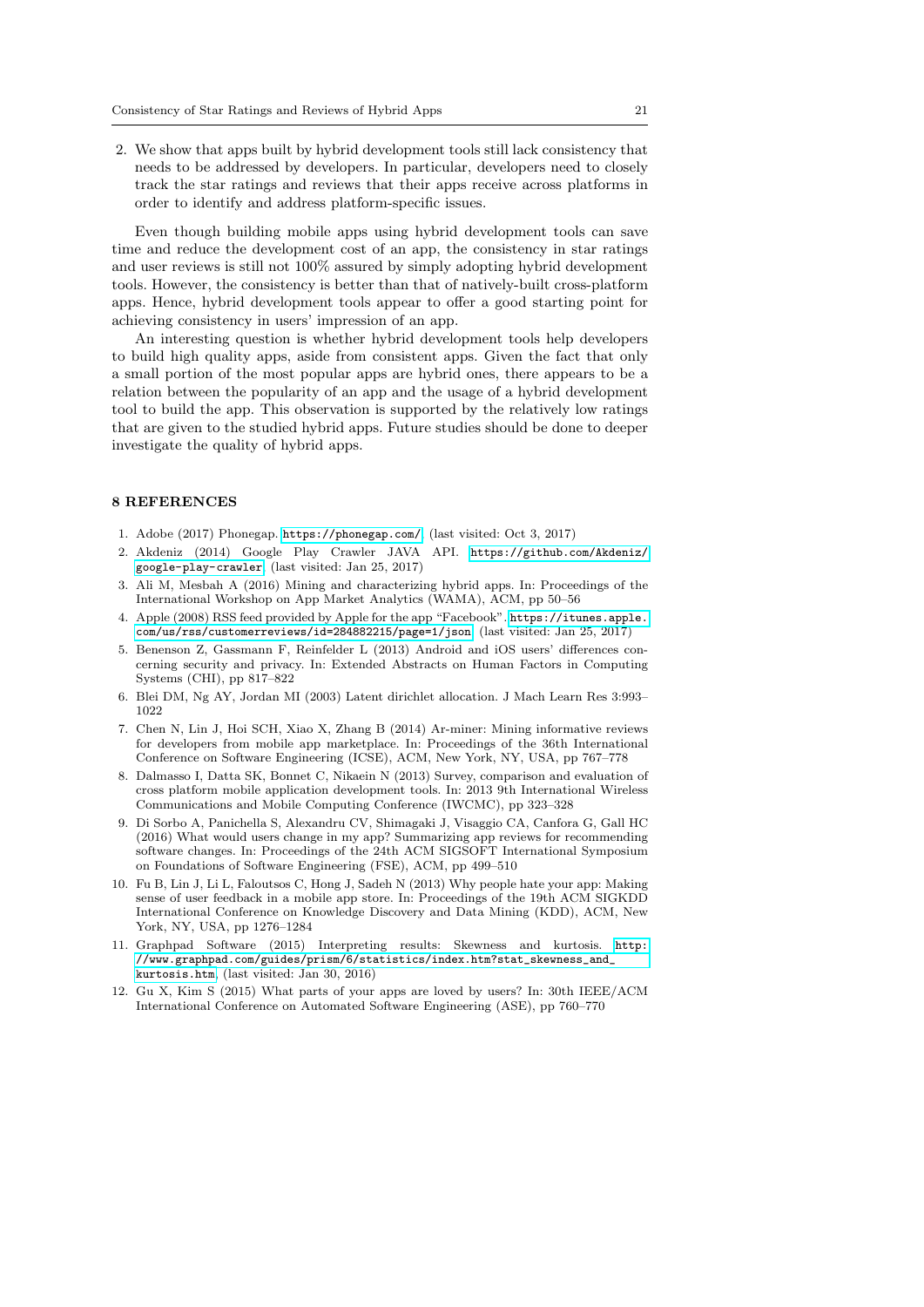- <span id="page-21-15"></span>13. Guzman E, Maalej W (2014) How do users like this feature? [a] fine grained sentiment analysis of app reviews. In: 22nd International Requirements Engineering Conference (RE), IEEE, pp 153–162
- <span id="page-21-12"></span>14. Harman M, Jia Y, Zhang Y (2012) App store mining and analysis: MSR for app stores. In: 9th Working Conference on Mining Software Repositories (MSR), IEEE, pp 108–111
- <span id="page-21-10"></span>15. Hassan S, Shang W, Hassan AE (2017) An empirical study of emergency updates for top Android mobile apps. Empirical Software Engineering (EMSE) 22(1):505–546
- <span id="page-21-4"></span>16. Heitkötter H, Hanschke S, Majchrzak TA (2013) Evaluating Cross-Platform Development Approaches for Mobile Applications, Springer Berlin Heidelberg, Berlin, Heidelberg, pp 120–138
- <span id="page-21-2"></span>17. Hu H, Bezemer CP, Hassan AE (2016) Studying the consistency of star ratings and the complaints in 1 & 2-star user reviews for top free cross-platform Android and iOS apps. <https://peerj.com/preprints/2589/>
- <span id="page-21-18"></span>18. Joanes DN, Gill CA (1998) Comparing measures of sample skewness and kurtosis. Journal of the Royal Statistical Society Series D (The Statistician) 47(1):183–189
- <span id="page-21-1"></span>19. Joorabchi M, Mesbah A, Kruchten P (2013) Real challenges in mobile app development. In: International Symposium on Empirical Software Engineering and Measurement (ESEM), IEEE/ACM, pp 15–24
- <span id="page-21-7"></span>20. Joorabchi ME, Ali M, Mesbah A (2015) Detecting inconsistencies in multi-platform mobile apps. In: IEEE 26th International Symposium on Software Reliability Engineering (ISSRE), pp 450–460
- <span id="page-21-11"></span>21. Khalid H, Shihab E, Nagappan M, Hassan AE (2015) What do mobile app users complain about? IEEE Software 32(3):70–77
- <span id="page-21-20"></span>22. Long JD, Feng D, Cliff N (2003) Ordinal Analysis of Behavioral Data, John Wiley & Sons, Inc.
- <span id="page-21-6"></span>23. Man Y, Gao C, Lyu MR, Jiang J (2016) Experience report: Understanding cross-platform app issues from user reviews. In: IEEE 27th International Symposium on Software Reliability Engineering (ISSRE), pp 138–149
- <span id="page-21-19"></span>24. Mann HB, Whitney DR (1947) On a test of whether one of two random variables is stochastically larger than the other. Ann Math Statist 18(1):50–60
- <span id="page-21-17"></span>25. Martin W, Harman M, Jia Y, Sarro F, Zhang Y (2015) The app sampling problem for app store mining. In: Proceedings of the 12th Working Conference on Mining Software Repositories (MSR), IEEE Press, pp 123–133
- <span id="page-21-13"></span>26. Martin W, Sarro F, Harman M (2016) Causal impact analysis for app releases in Google Play. In: Proceedings of the 2016 24th ACM SIGSOFT International Symposium on Foundations of Software Engineering (FSE), ACM, New York, NY, USA, pp 435–446
- <span id="page-21-8"></span>27. Martin W, Sarro F, Jia Y, Zhang Y, Harman M (2016) A survey of app store analysis for software engineering. IEEE Transactions on Software Engineering (TSE) PP(99):1–32
- <span id="page-21-0"></span>28. Microsoft (2017) Xamarin: Mobile app development and app creation software. [https:](https://www.xamarin.com/) [//www.xamarin.com/](https://www.xamarin.com/), (last visited: Oct 3, 2017)
- <span id="page-21-21"></span>29. NIST/SEMATECH (2012) e-handbook of statistical methods: Measures of skewness and kurtosis. <http://www.itl.nist.gov/div898/handbook/eda/section3/eda35b.htm>, (last visited: Oct 3, 2017)
- <span id="page-21-14"></span>30. Noei E, Syer MD, Zou Y, Hassan AE, Keivanloo I (2017) A study of the relation of mobile device attributes with the user-perceived quality of Android apps. Empirical Software Engineering (EMSE) pp 1–29
- <span id="page-21-3"></span>31. Ohrt J, Turau V (2012) Cross-platform development tools for smartphone applications. Computer 45(9):72–79
- <span id="page-21-9"></span>32. Pagano D, Maalej W (2013) User feedback in the appstore: An empirical study. In: 21st International Requirements Engineering Conference (RE), IEEE, pp 125–134
- <span id="page-21-5"></span>33. Palmieri M, Singh I, Cicchetti A (2012) Comparison of cross-platform mobile development tools. In: Intelligence in Next Generation Networks (ICIN), 2012 16th International Conference on, pp 179–186
- <span id="page-21-16"></span>34. Palomba F, Linares-Vsquez M, Bavota G, Oliveto R, Penta MD, Poshyvanyk D, Lucia AD (2015) User reviews matter! tracking crowdsourced reviews to support evolution of